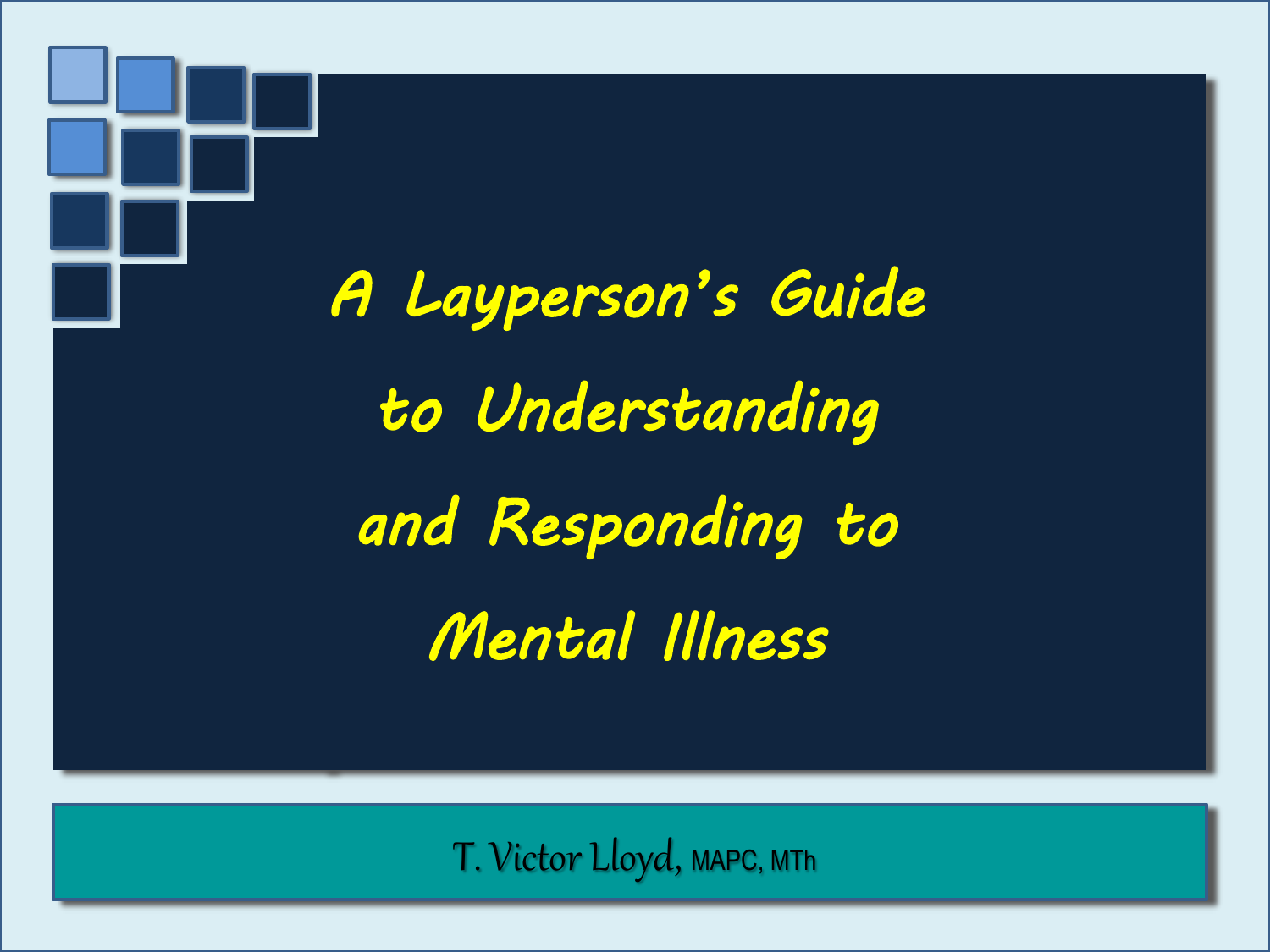### **Course Outline**

#### *Class 1: Introduction*

- *Class 2: The Brain and Mental Illness*
- *Class 3: Mental Illness Categories: Thought and Mood Disorders*

#### *Class 4: Mental Illness Categories: Anxiety and Personality Disorders*

- *Class 5: The Panel*
- *Class 6: Crisis and The A.L.A.R.M. System Part I*
- *Class 7: The A.L.A.R.M. System Part II*
- *Class 8: Resources and Interacting with Mobile Crisis and Law Enforcement*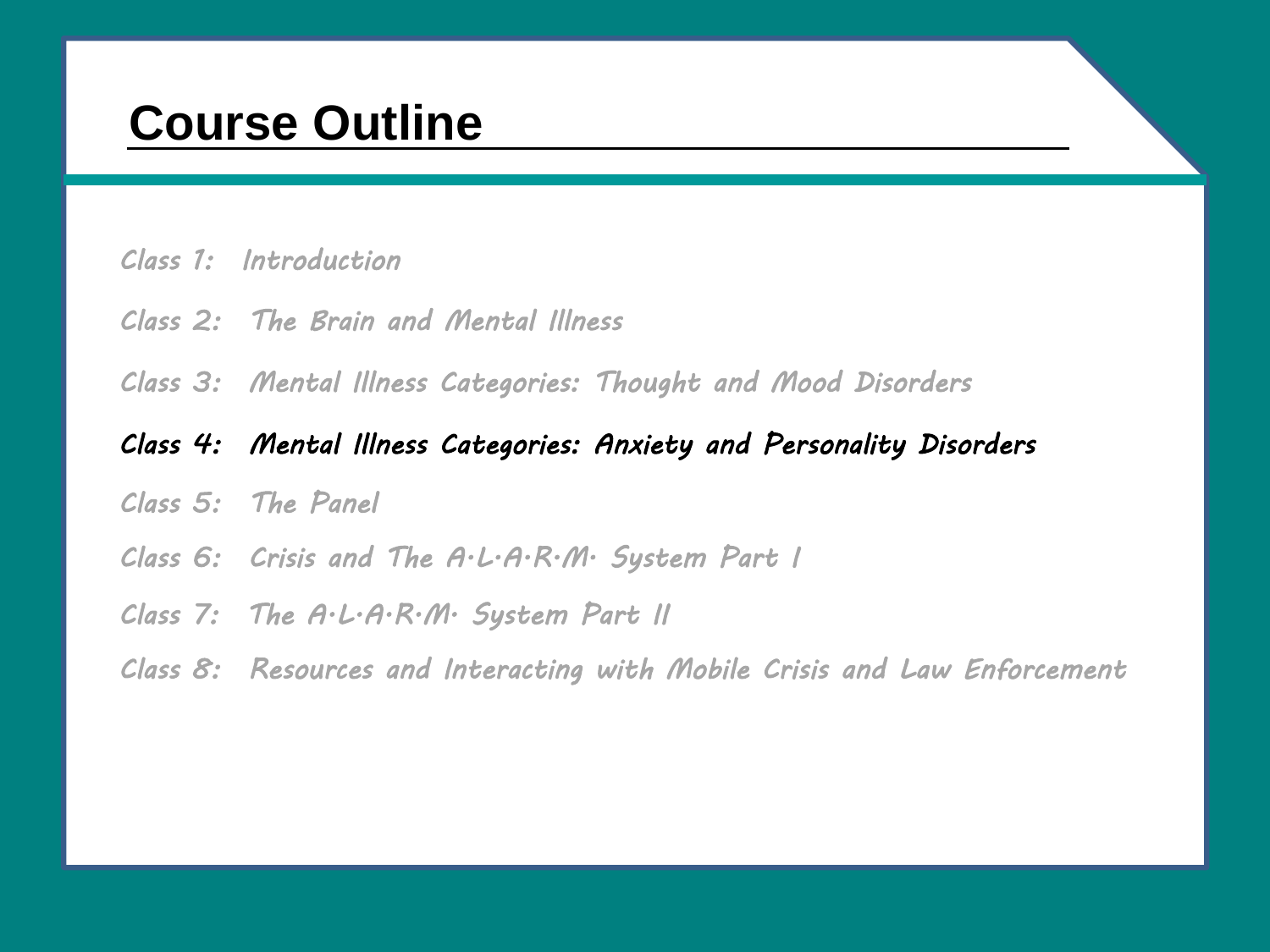### **Today's Outline**

### **I. Anxiety Disorders:**

- *DSM-IV vs. DSM-V anxiety categories*
- *Specific Disorders*
- *Phobias: a fun look*
- *PTSD: a closer look*

#### **II. Personality Disorders**

- *In general*
- *Clusters*
- *Borderline, Narcissistic and Antisocial Disorders*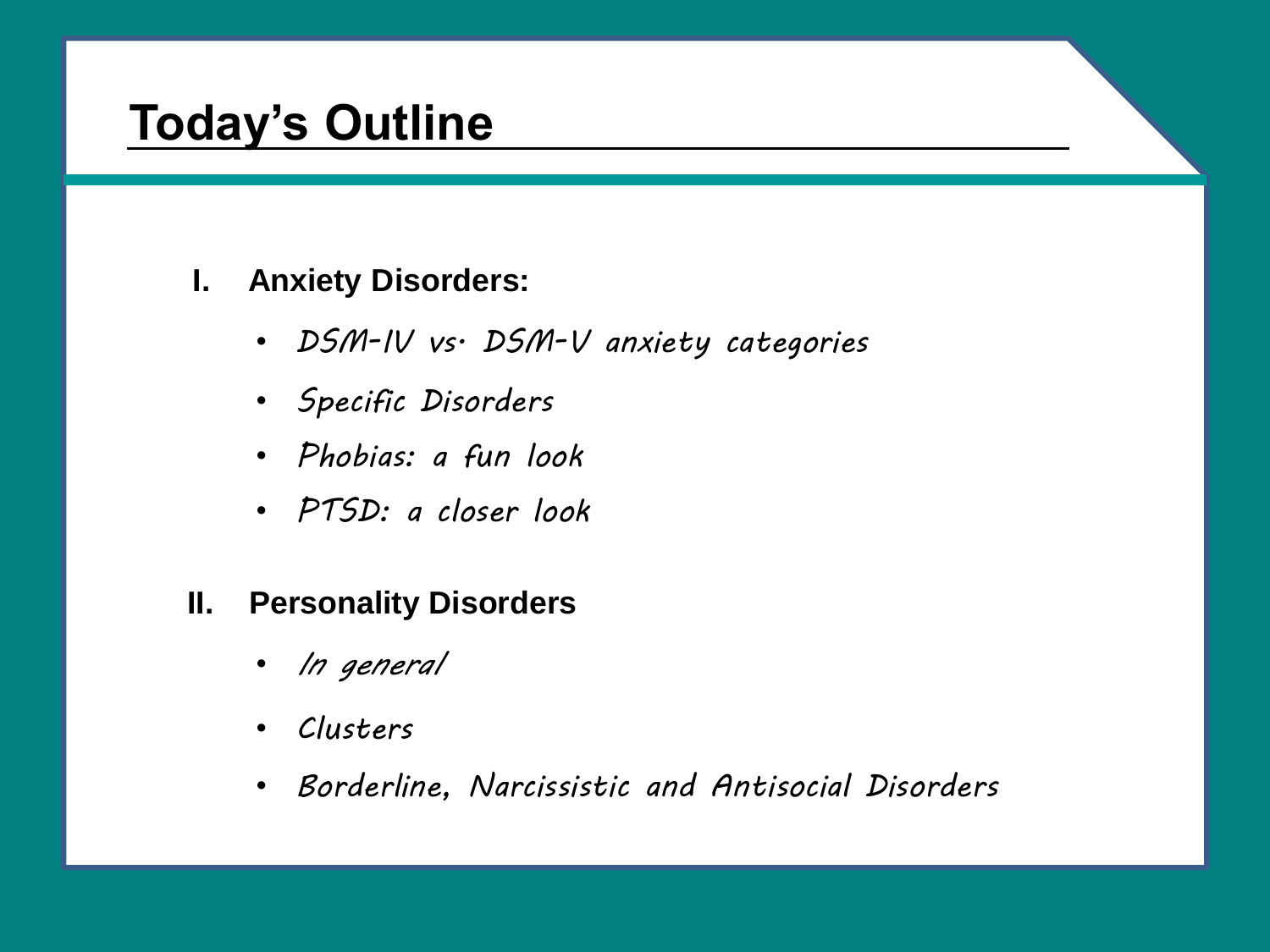### **Anxiety Disorders**

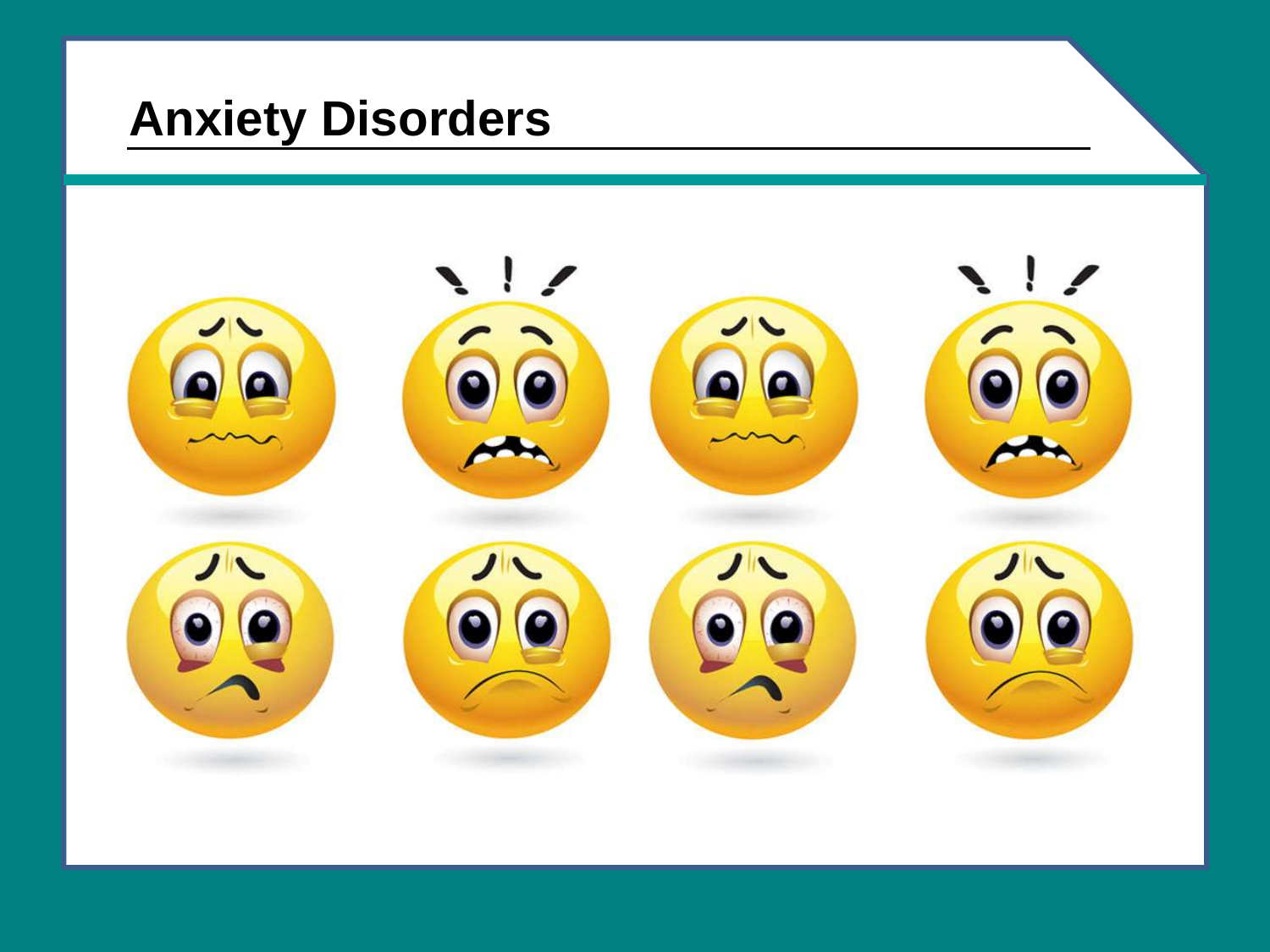### **Anxiety Disorders: DSM-IV vs. DSM-V**

| <b>DSM-IV</b>                                                                                                                                                                                                                            | <b>DSM-V</b>                                                                                                                                                                                                                                                                                                                                                                                                                                                                                                                        |
|------------------------------------------------------------------------------------------------------------------------------------------------------------------------------------------------------------------------------------------|-------------------------------------------------------------------------------------------------------------------------------------------------------------------------------------------------------------------------------------------------------------------------------------------------------------------------------------------------------------------------------------------------------------------------------------------------------------------------------------------------------------------------------------|
| <b>Anxiety Disorders</b>                                                                                                                                                                                                                 | <b>Anxiety Disorders</b>                                                                                                                                                                                                                                                                                                                                                                                                                                                                                                            |
| <b>Generalized Anxiety Disorder</b><br>$\bullet$<br><b>Panic Disorder</b><br>$\bullet$<br><b>Obsessive/Compulsive Disorder</b><br>$\bullet$<br><b>Post Traumatic Stress Disorder</b><br>$\bullet$<br><b>Phobic Disorder</b><br>$\bullet$ | Separation Anxiety Disorder • Selective<br>Mutism • Specific Phobia • Social<br>Phobia • Panic Disorder • Agoraphobia •<br>Generalized Anxiety Disorder<br><b>Obsessive/Compulsive Disorders</b><br>Obsessive/Compulsive Disorder •<br>Body Dysmorphic Disorder .<br>Hoarding Disorder • Trichotillomania<br>• Excoriation Disorder<br><b>Trauma and Stress-Related</b><br><b>Disorders</b><br>Reactive Attachment Disorder • PTSD<br>• Disinhibited Social Engagement<br>Disorder • Acute Stress Disorder •<br>Adjustment Disorder |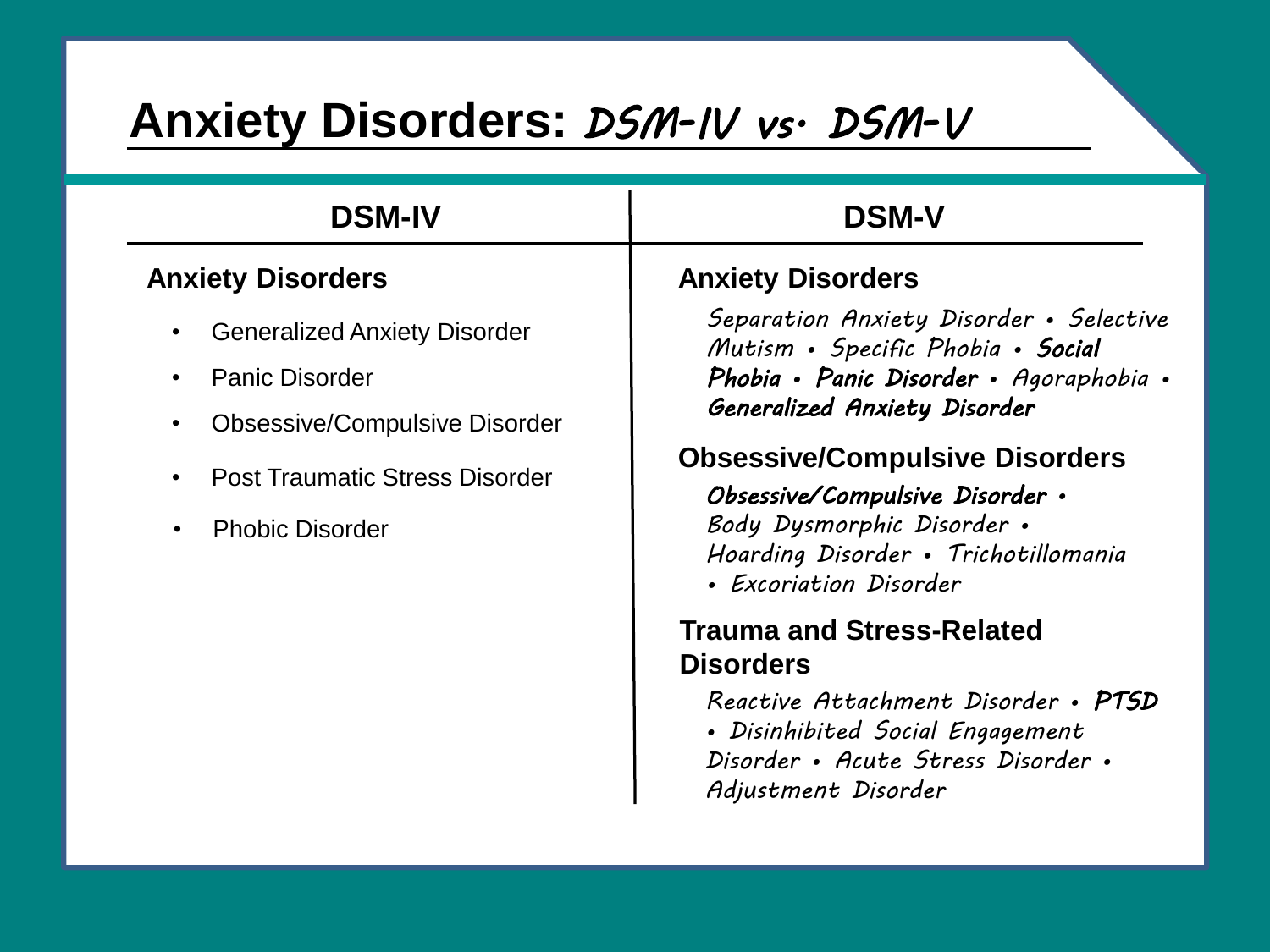### **Anxiety Disorders:** *reactions*

**Anxiety disorders** differ from normal feelings of nervousness or anxiousness because **they involve excessive fear or anxiety. They are malfunctioning human reactions**

- Anxiety Disorders are the most common of mental disorders
- affect nearly 30 percent of adults
- anxiety disorders are treatable and a number of effective treatments are available.
- often go hand-in-hand with major depression
- Along with depression they are sometimes "secondary symptoms" with disorders like schizophrenia and some personality disorders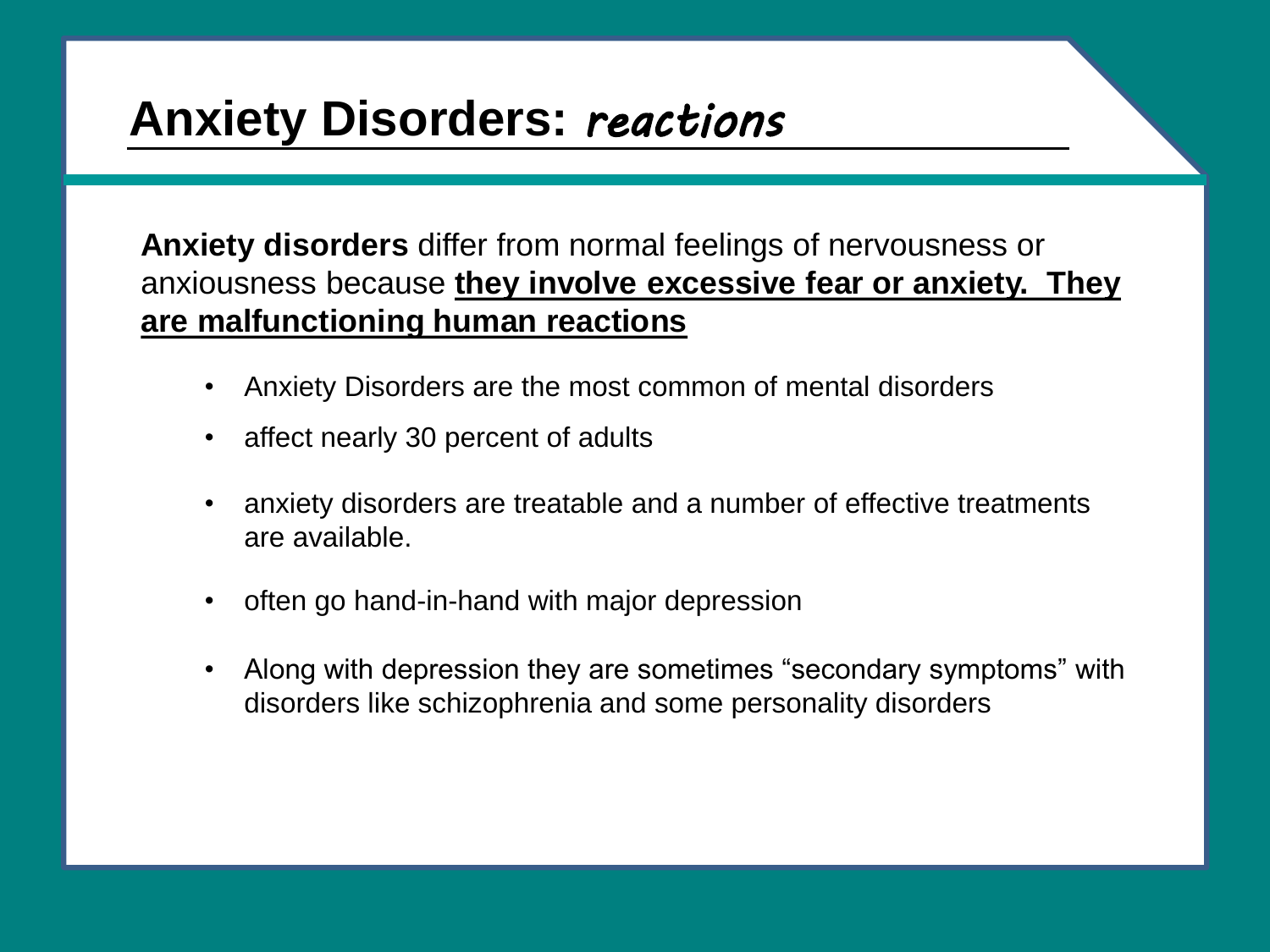### **Anxiety Disorders:** *reactions*

#### **Anxiety Disorders**

Anxiety Disorders are **reactions** to something: family, relationships, work, school, public places, even things unknown (e.g. waking up each day with an overwhelming dread that something terrible was going to happen) or Specific Phobias

#### **Obsessive/Compulsive Disorders**

Obsessive/Compulsive Disorders are characterized by **invasive thoughts** often accompanied by a **repetitive behavior**. They can be separate and are often behavioral ways of dealing with some anxiety or stress

#### **Trauma and Stress-Related Disorders**

**Overwhelming stress or reactions** to some trauma or life situation are characteristic of trauma-based disorders. The reactions or stress are **usually disabling** to the individual.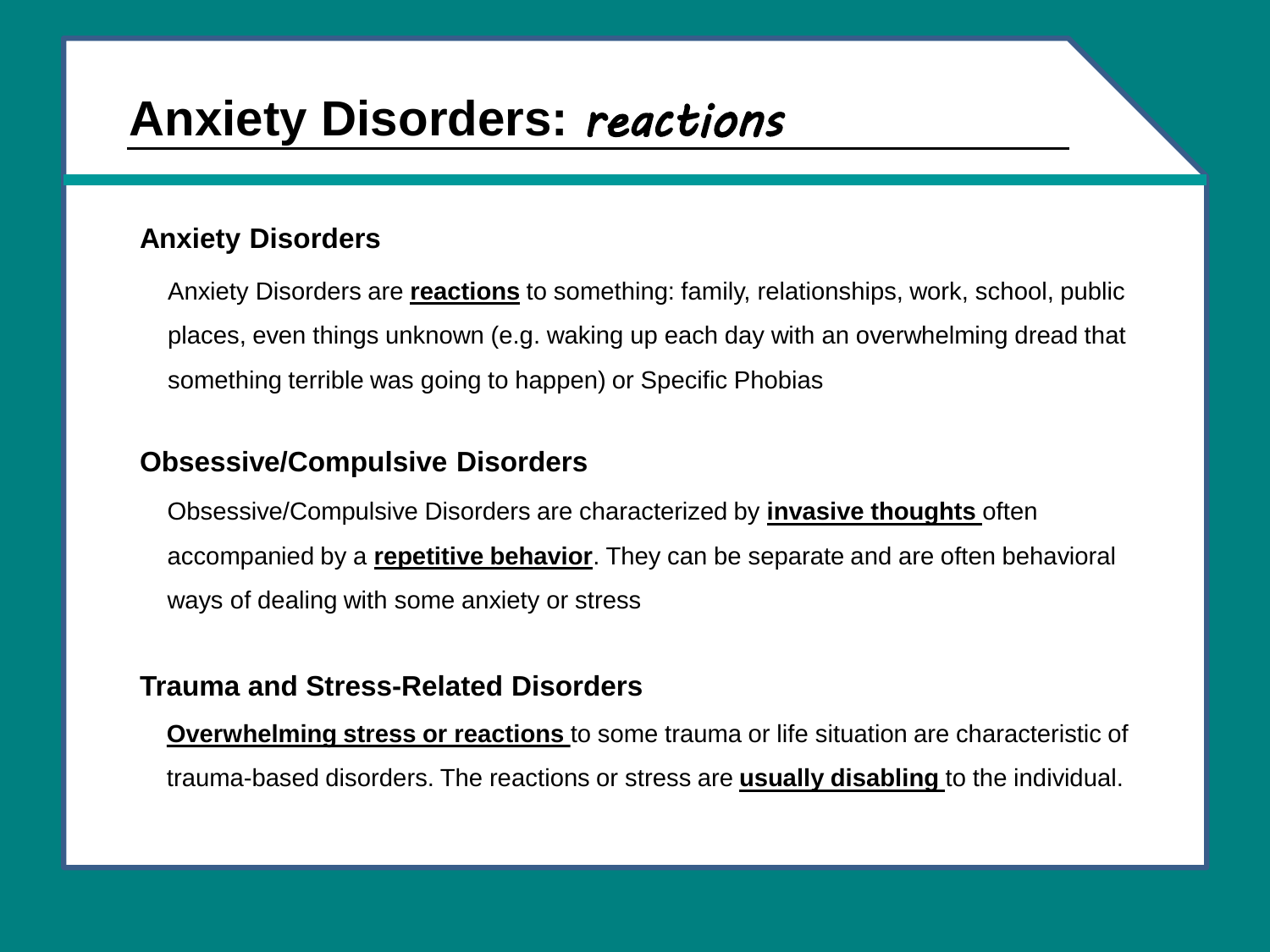### **Anxiety Disorders:** *reactions*

• *attacks or states of anxiety often with no apparent trigger*

#### **Anxiety attacks vs. Panic attacks**

• *much more intense but shorter anxiety attacks also often with no apparent trigger*

- *unbidden, repetitive thoughts or beliefs that are usually connected to some ritualistic behavior*
- *usually not damaging to relationships*
- *all about reactions*

#### **Obsessive/Compulsive Disorder vs. Obsessive/Compulsive Personality Disorder\***

- *profound perfectionistic behaviors; preoccupation with orderliness, details, often are scrupulous and inflexible*
- *always damaging to relationships*
- *all about relating*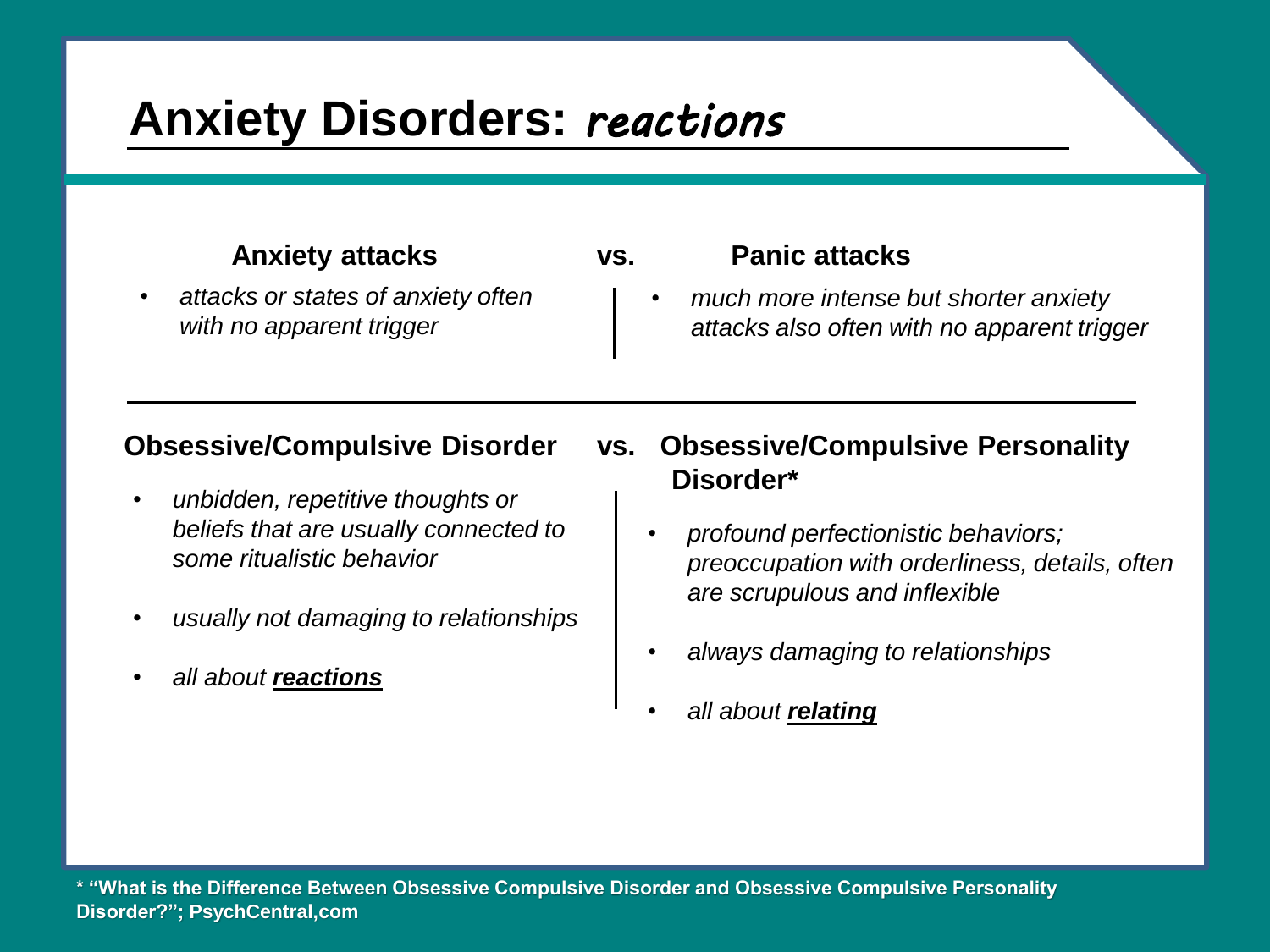### **Phobic Disorders:** *a fun look*



#### **Phobic Disorder**

*Attacks, reactions or states of fear or panic usually associated with some thing or situation that can range from the not unusual (*click *fear of heights or* click *flying) to the very unusual (*click *fear of peanut butter sticking to the roof of one's mouth) "You'll see!"* click click click *What makes it a disorder is not the thing feared but how it disables one's life.*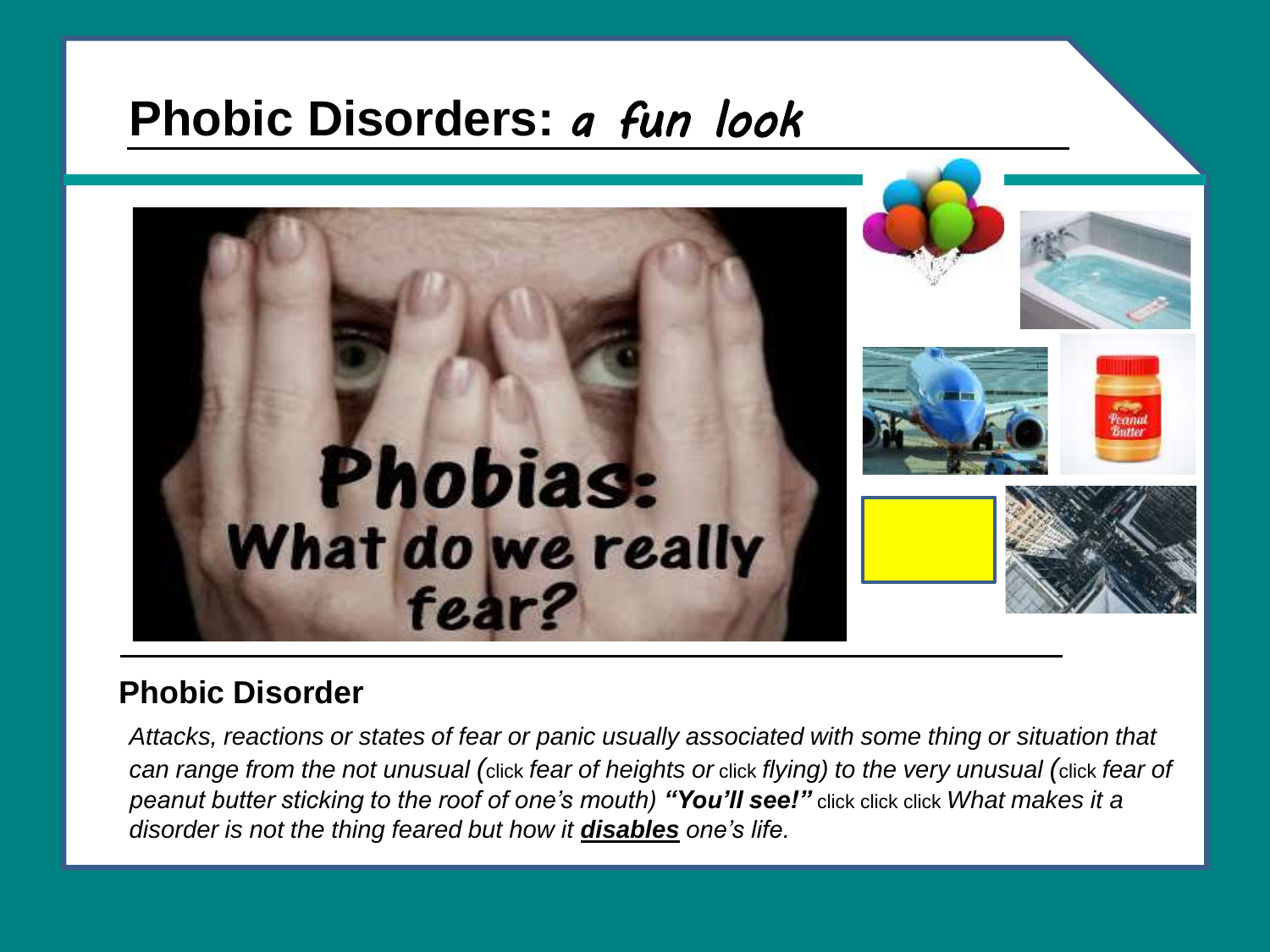### **Anxiety Disorders:** *specific phobias*

#### **An edited list of some of the most common phobias:\***

- *[Arachnophobia: fear of spiders](https://www.fearof.net/fear-of-spiders-phobia-arachnophobia/) (48% women and 12% men).*
- *[Ophidiophobia: fear of snakes.](https://www.fearof.net/fear-of-snakes-phobia-ophidiophobia/) People avoid certain cities because they have more snakes.*
- *[Acrophobia: fear of heights.](https://www.fearof.net/fear-of-heights-phobia-acrophobia/) 5% of the general population suffer from this phobia.*
- *[Agoraphobia: fear of open or crowded spaces.](https://www.fearof.net/fear-of-open-or-crowded-spaces-phobia-agoraphobia/) People with this fear often wont leave home.*
- *[Cynophobia: fear of dogs.](https://www.fearof.net/fear-of-dogs-phobia-cynophobia/) This includes everything from small Poodles to Great Danes.*
- *[Astraphobia: fear of thunder/lightning](https://www.fearof.net/fear-of-thunder-and-lightning-phobia-astraphobia/) AKA Brontophobia,*
- *[Claustrophobia: fear of small spaces](https://www.fearof.net/fear-of-small-spaces-phobia-claustrophobia/) like elevators, small rooms and other enclosed spaces.*
- *[Mysophobia: fear of germs.](https://www.fearof.net/fear-of-germs-phobia-mysophobia/) It is also rightly termed as germophobia*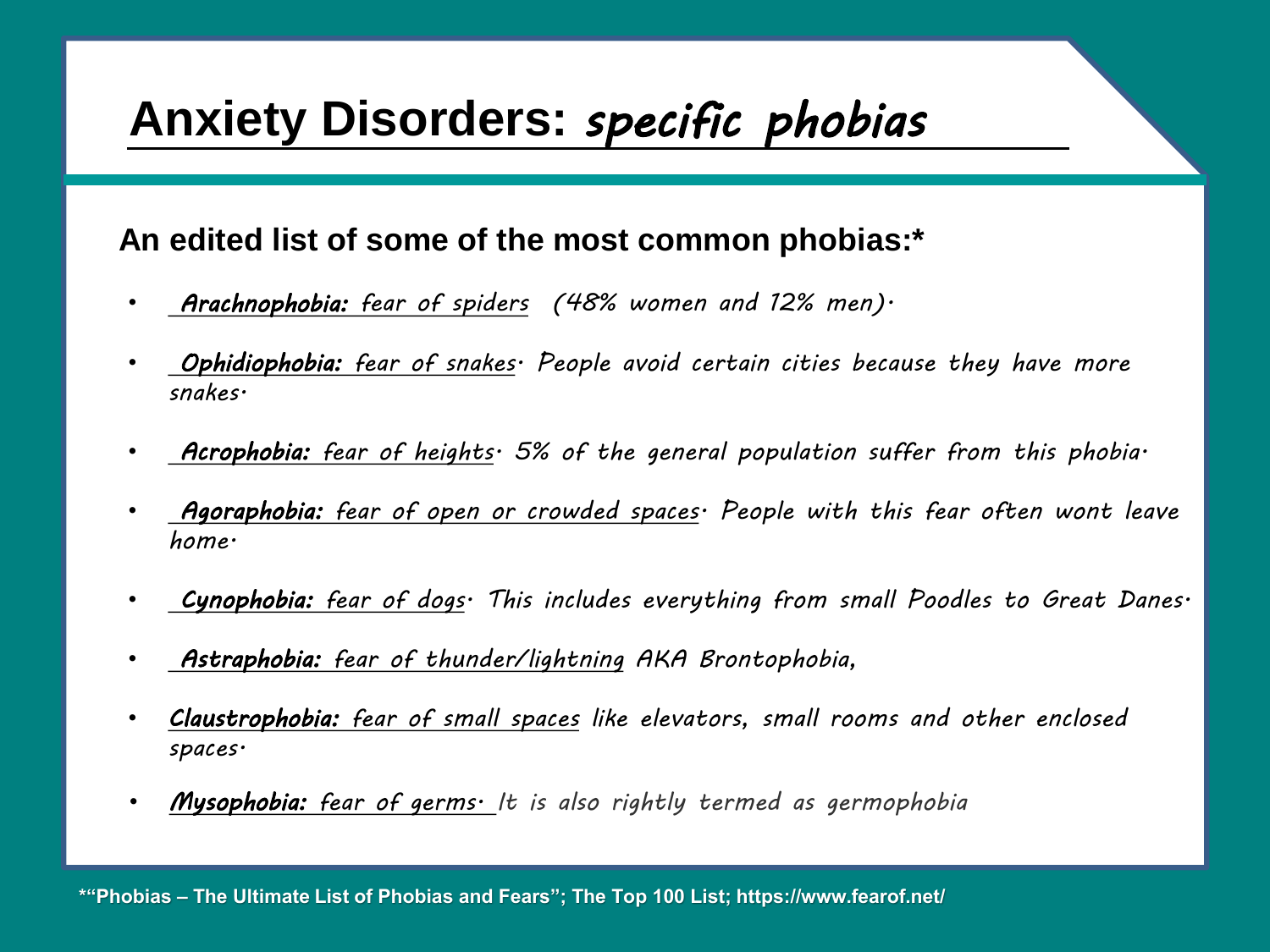### **Anxiety Disorders:** *specific phobias*

#### **An edited list of some of the most common phobias (cont.)**

- *Aerophobia: [fear of flying](https://www.fearof.net/fear-of-flying-phobia-aerophobia/). 25 million Americans share a fear of flying.*
- *[Trypophobia: fear of holes](https://www.fearof.net/fear-of-holes-phobia-trypophobia/) is an unusual but pretty common phobia.*
- *[Carcinophobia: fear of cancer.](https://www.fearof.net/fear-of-cancer-phobia-carcinophobia/) People with this develop extreme diets.*
- *[Thanatophobia: fear of death.](https://www.fearof.net/fear-of-death-phobia-thanatophobia/) Even talking about death can be hard.*
- *[Glossophobia: fear of public speaking](https://www.fearof.net/fear-of-public-speaking-phobia-glossophobia/). Not being able to do speeches.*
- *[Monophobia: fear of being alone.](https://www.fearof.net/fear-of-being-alone-phobia-monophobia/) Even while eating and/or sleeping.*
- *[Atychiphobia: fear of failure](https://www.fearof.net/fear-of-failure-phobia-atychiphobia/). It is the single greatest barrier to success.*
- *[Enochlophobia: fear of crowds](https://www.fearof.net/fear-of-crowds-phobia-enochlophobia/) is closely related to Ochlophobia and Demophobia*
- *[Trypanophobia: fear of needles.](https://www.fearof.net/fear-of-needles-phobia-trypanophobia/)*

#### *Xenophobia – fear or dislike (hatred?) of foreigners*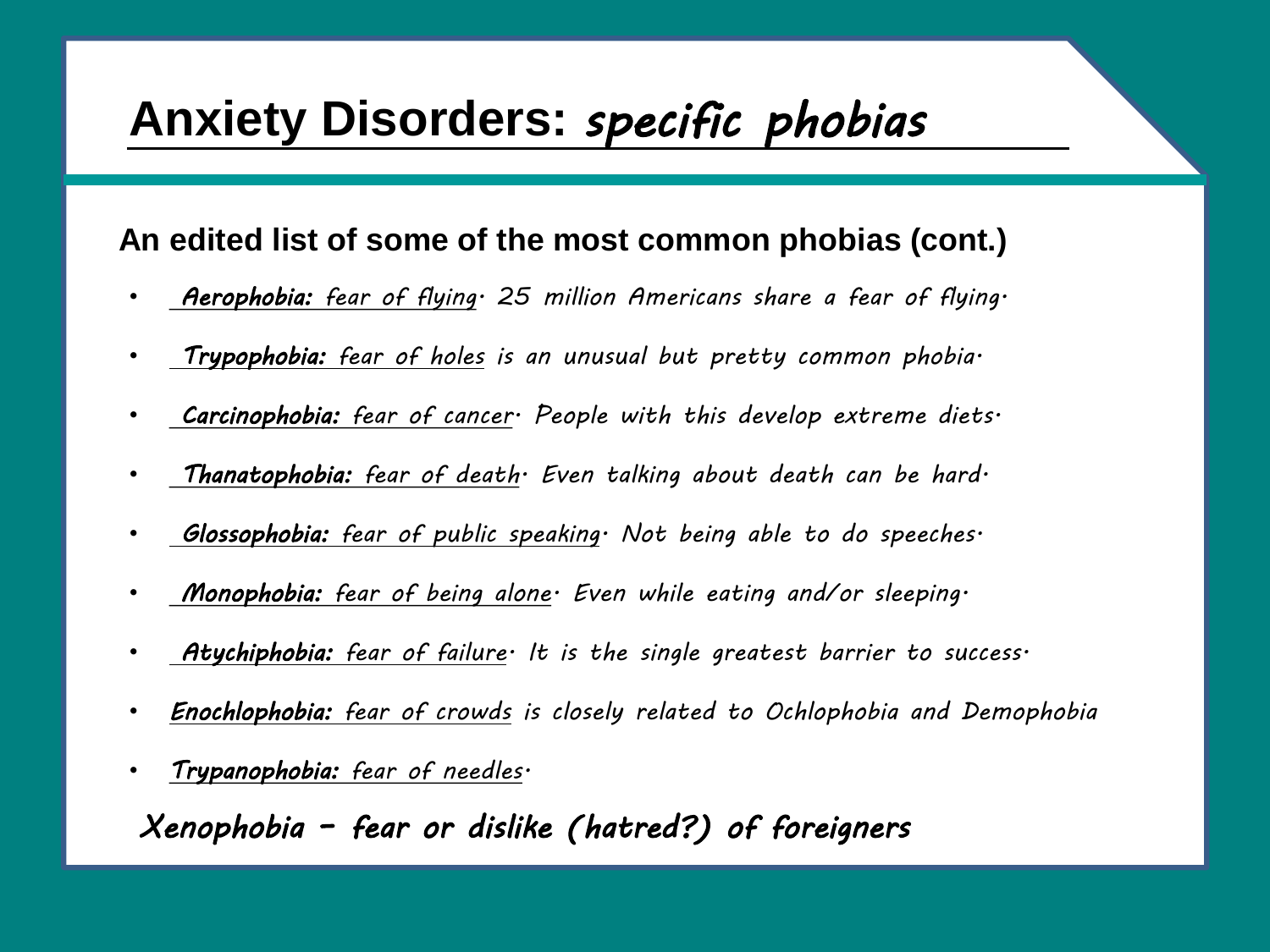### **Anxiety Disorders:** *specific phobias*

#### **The Top Five Rare and Weird Phobias:<sup>1</sup>**

- *Arachibutyrophobia: fear of peanut butter sticking to the roof of your mouth*
- *Nomophobia: fear of being without your mobile phone*
- *Arithmophobia: fear of numbers*
- *Plutophobia: fear of money*
- *Xanthophobia: fear of the color yellow*

#### **A few more<sup>2</sup>…**

- *Ablutophobia: fear of bathing*
- *Arithmophobia: fear of math.*
- *Globophobia: fear of balloons*
- *Omphalophobia: fear of Umbilicus (Belly Buttons)*
- *[Alektorophobia: fear of chickens.](https://www.fearof.net/fear-of-chickens-phobia-alektorophobia/)*

**[1. "21 Weird and Rare Phobias You've Probably Never Heard Of"; https://www.therecoveryvillage.com/mental-health/phobias/related/weird](https://www.therecoveryvillage.com/mental-health/phobias/related/weird-phobias/)phobias/ 2."Uncommon Phobias: A Guide to Extraordinary Fears"; https://www.louislaves-webb.com/uncommon-phobias-a-guide-toextraordinary-fears**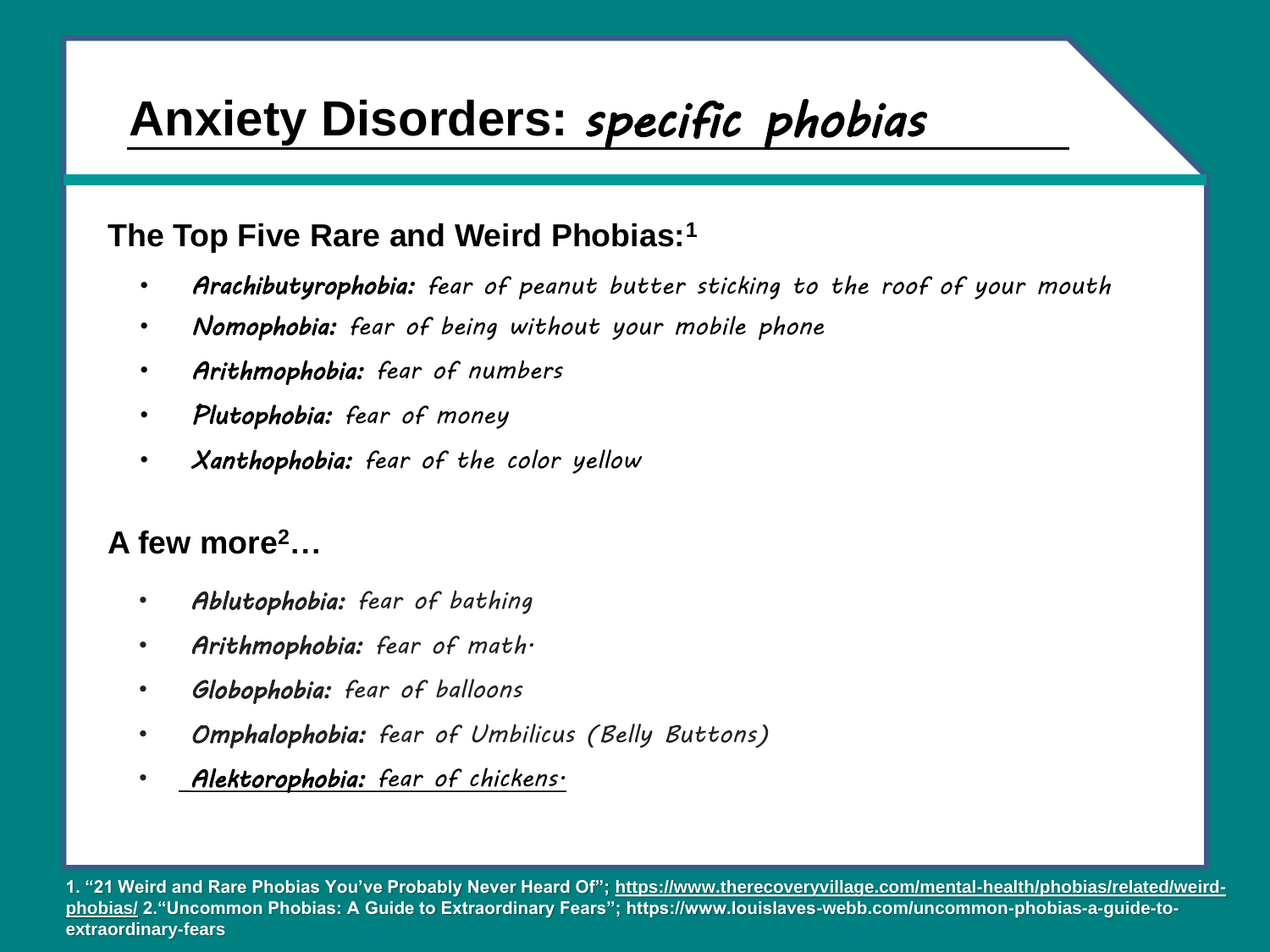### **Anxiety Disorders** *summary*

- **it's all about reactions and the disabling effect of those reactions**
- **anxiety and panic attacks can resemble same symptoms as heart attacks**
- **Anxiety Disorders are typically easily treated and respond well to medication**
- **the difference between healthy anxiety and an anxiety disorder is degree, triggers (often none) and duration**
- **as with all disorders, the symptoms of the Anxiety Disorders are real and often intense and not the result of emotional or character weakness**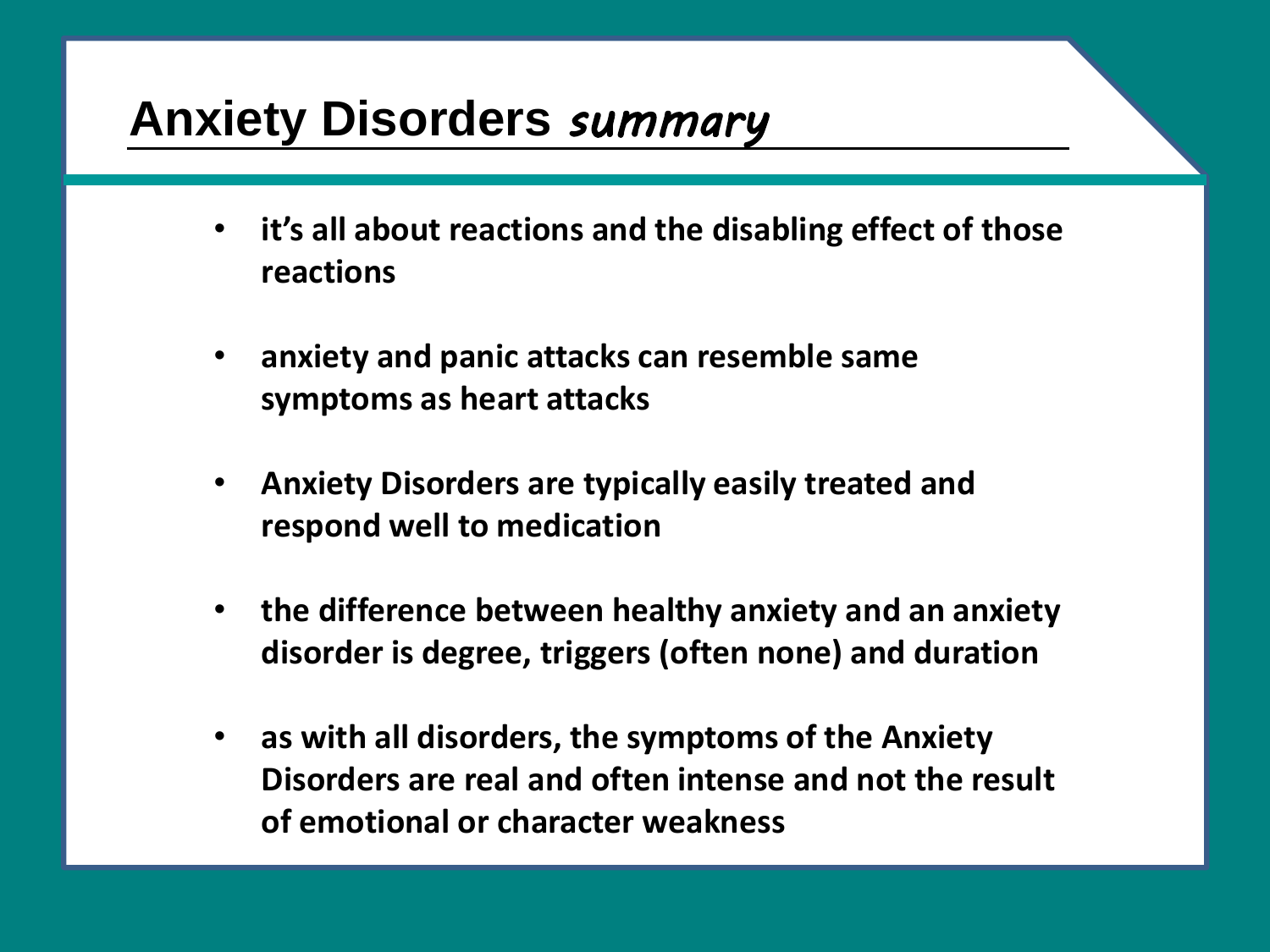### **PTSD:** *a closer look*



**[This Photo](https://fishofgold.net/2013/09/25/ptsd-me/) by Unknown Author is licensed under [CC BY-SA-NC](https://creativecommons.org/licenses/by-nc-sa/3.0/)**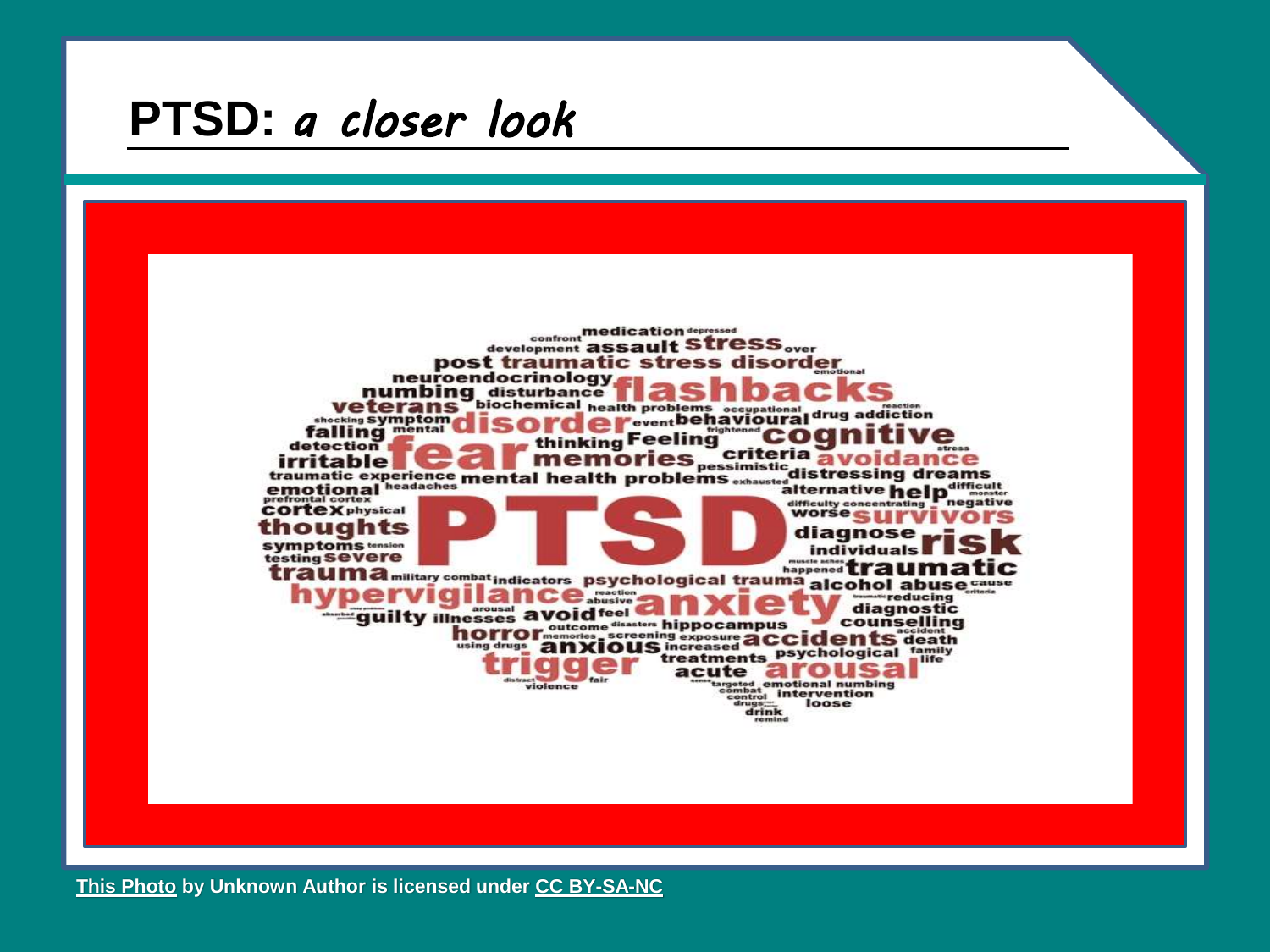## **PTSD:** *a closer look*



**PTSD** is stress, anxiety and/or emotional reactions that are "burned" into the brain's circuity



Formerly "battle exhaustion", "combat fatigue" and "shell shock"; formerly only men at war; now any person, any age



Trauma can be **experienced or witnessed** 



First symptoms show up **months to years** after trauma



PTSD often occurs with other related conditions, such as depression, substance use, memory problems and other physical and mental health problems.



*IF IT'S A TRAUMA TO THEM IT'S A TRAUMA!*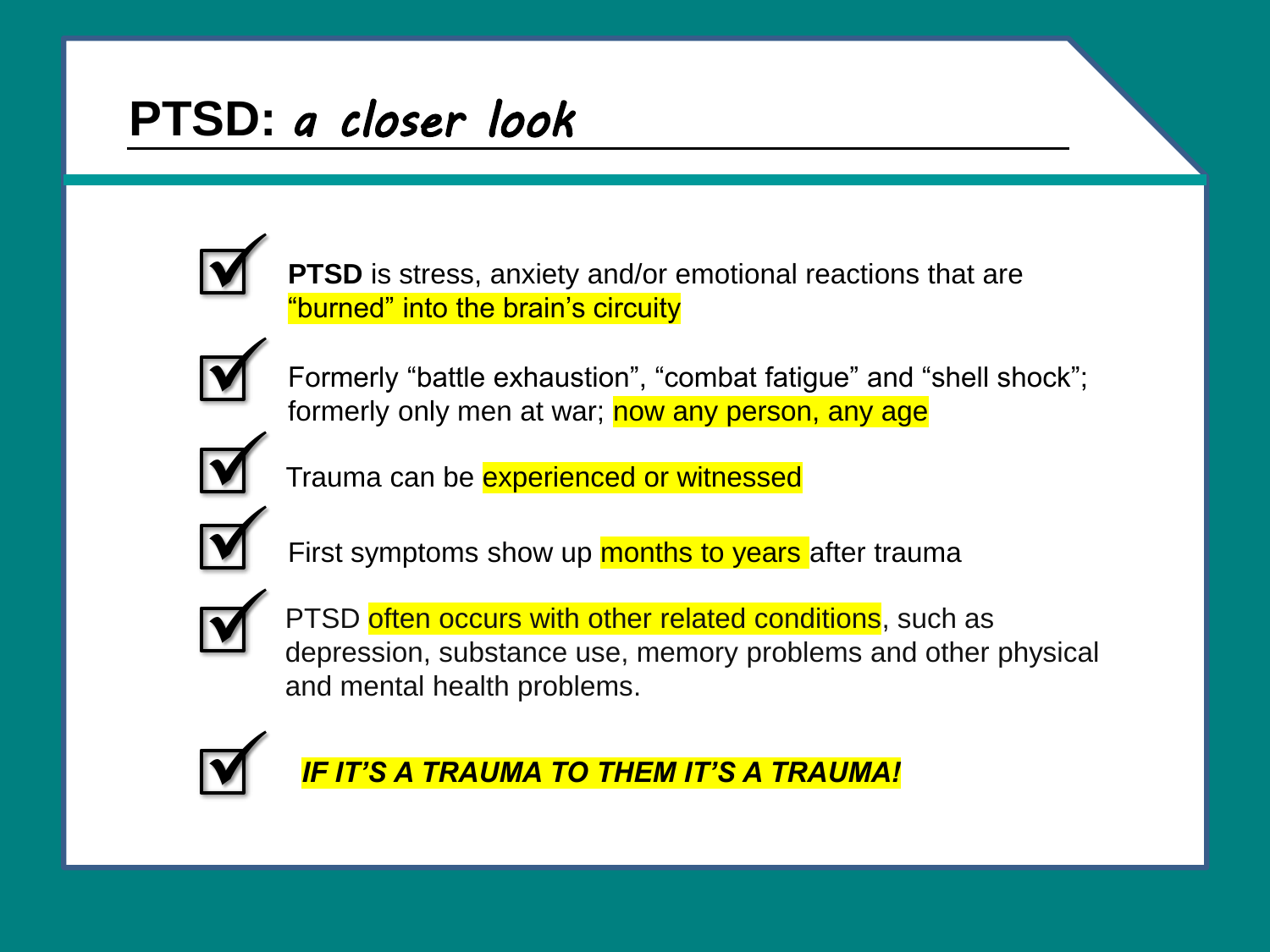### **PTSD:** *a closer look*



PET images indicating higher mGluR5 receptor availability in an individual with PTSD vs. a healthy comparison participant. NeuroscienceNews.com image is adapted from the Yale news release.

**[This Photo](http://www.combatptsdwoundedtimes.org/2017/07/ptsd-hear-it-to-see-it.html) by Unknown Author is licensed under [CC BY-SA](https://creativecommons.org/licenses/by-sa/3.0/)**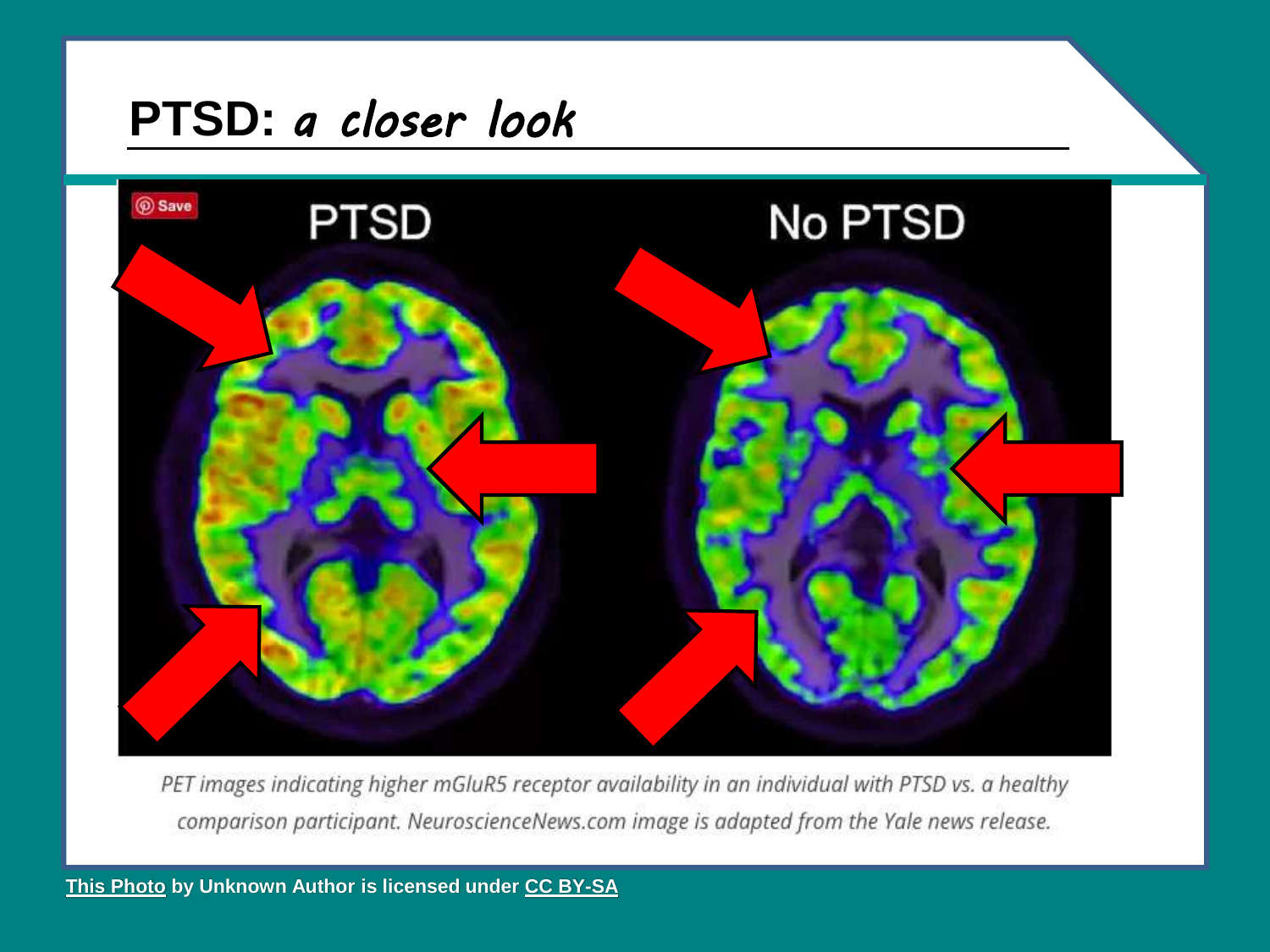### **PTSD:** *symptoms\**

#### **PTSD** symptoms are generally grouped into four categories

- 1. **Intrusive memories:** flashbacks, nightmares; unwanted memories, "trigger events"
- **Avoidance:** staying away from people, places or activities that might trigger memories; not thinking or talking about it. 2.
- **Negative changes in thinking or mood:** memory problems; negative thinking; hopelessness; feeling detached, emotionally numb and other depressive symptoms 3.
- **Changes in physical and emotional reactions:** easily startled; hypervigilance; self-destructive behaviors; trouble sleeping and concentrating; irritability and aggressive behavior; overwhelming guilt or shame 4.
- *For a person to be diagnosed with PTSD, however, symptoms must last*  **Note:***for more than a month and must cause significant distress or problems in the individual's daily functioning.*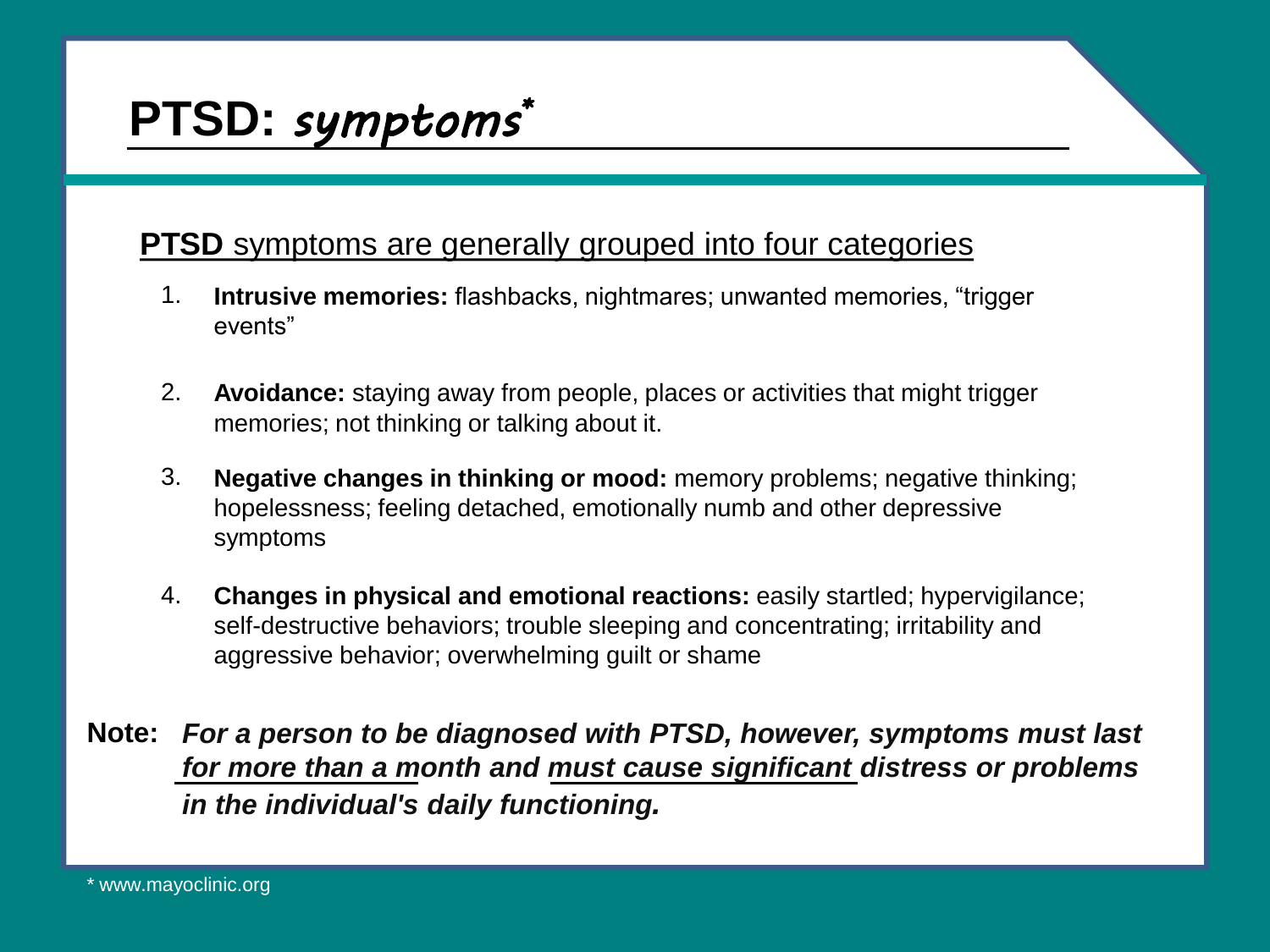### **Personality Disorders**



**[This Photo](https://courses.lumenlearning.com/wm-abnormalpsych/chapter/personality-disorders/) by Unknown Author is licensed under [CC BY](https://creativecommons.org/licenses/by/3.0/)**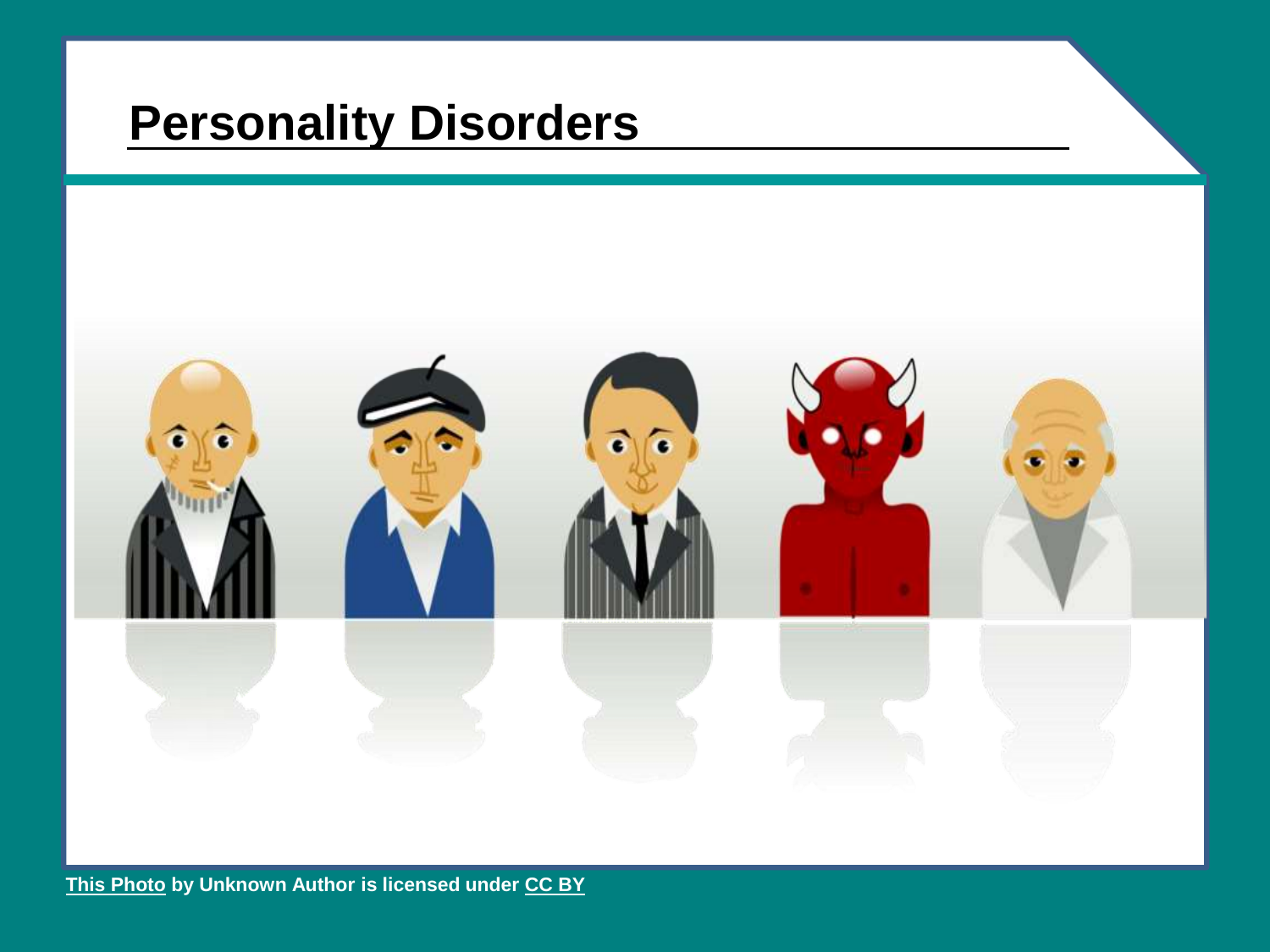### **In general…**

- It's all about **maladaptive human interactions**: the key word is **MALADAPTIVE**
- **Maladaptive patterns** of behavior, thinking and feeling
- Most PD's are characterized by extreme or total **lack of boundaries**
- Patterns of behavior that are **inflexible and pervasive** across most life situations
- Most PD's exhibit **"all-or-nothing",** "either/or", or "all-good-or-all-bad" **thinking**
- Most PD's exhibit partial or total lack of insight about their behavior; **they have "no clue"**  even in the face of objective evidence
- PD's have a clear cause in both genetics/heredity (predisposition) and upbringing (environment); i.e. **nature AND nurture**
- There are **three** groupings or **Clusters** of Personality Disorders labeled A, B and C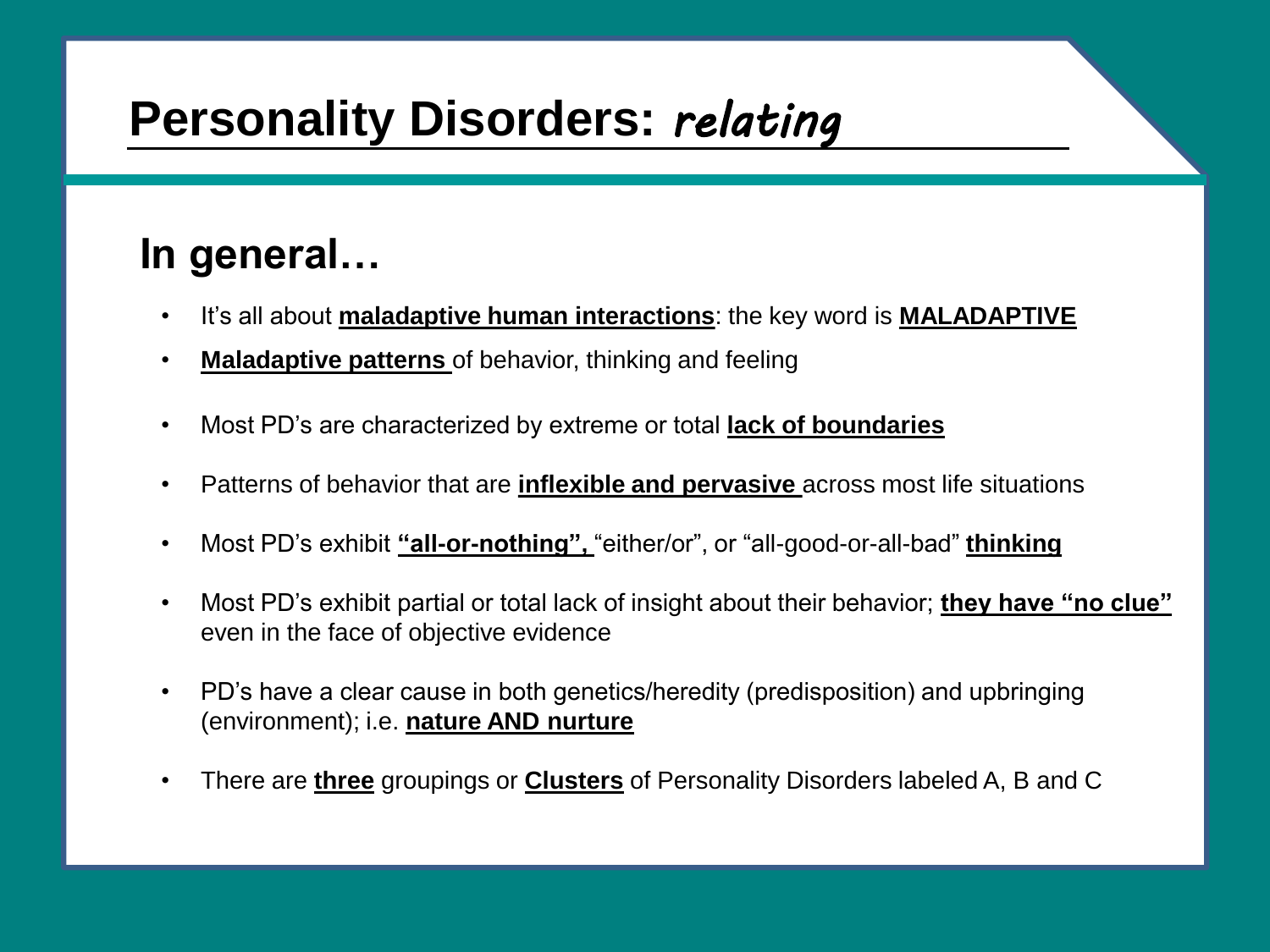## **Personality Disorders** *clusters\**

### **Cluster A***: eccentric, odd*

#### **Schizoid Personality Disorder**

• *"hermits", few, if any, social relationships*

#### **Schizotypal Personality Disorder**

- *eccentrics, conspiracy theorists,*
- *can hear voices,*
- *ideas of reference,*
- *uncomfortable with close relationships*

#### **Paranoid Personality Disorder**

- *persuasive distrust of others,*
- *hold grudges for a long time,*
- *are easily slighted*

**20.**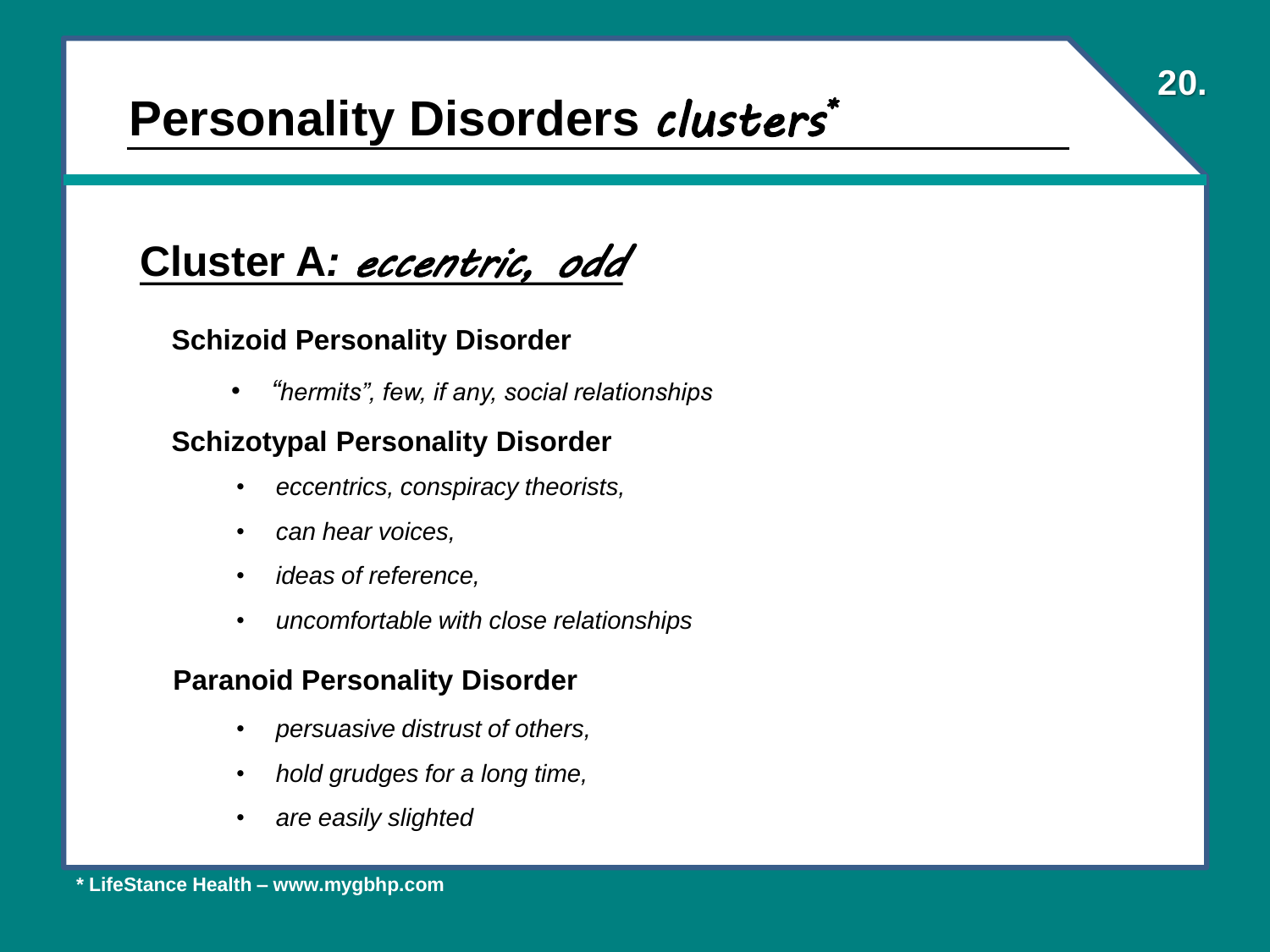### **Personality Disorders** *clusters*

### **Cluster B***: erratic, dramatic*

**Borderline Personality Disorder Narcissistic Personality Disorder Antisocial Personality Disorder** *More about these in a minute*

#### **Histrionic Personality Disorder\***

- *discomfort when not the center of attention\*\*,*
- *inappropriate sexually seductive or provocative behavior*
- *rapidly shifting and shallow expression of emotions*
- *continual use of physical appearance to draw attention*
- *speech that is excessively impressionistic and lacking in detail*
- *self-dramatization, theatricality and exaggerated expression of emotion*
- *suggestible (easily influenced by persons or situations)*
- *Relationships are considered more intimate than they actually are*

*It's ALL about DRAMA***!**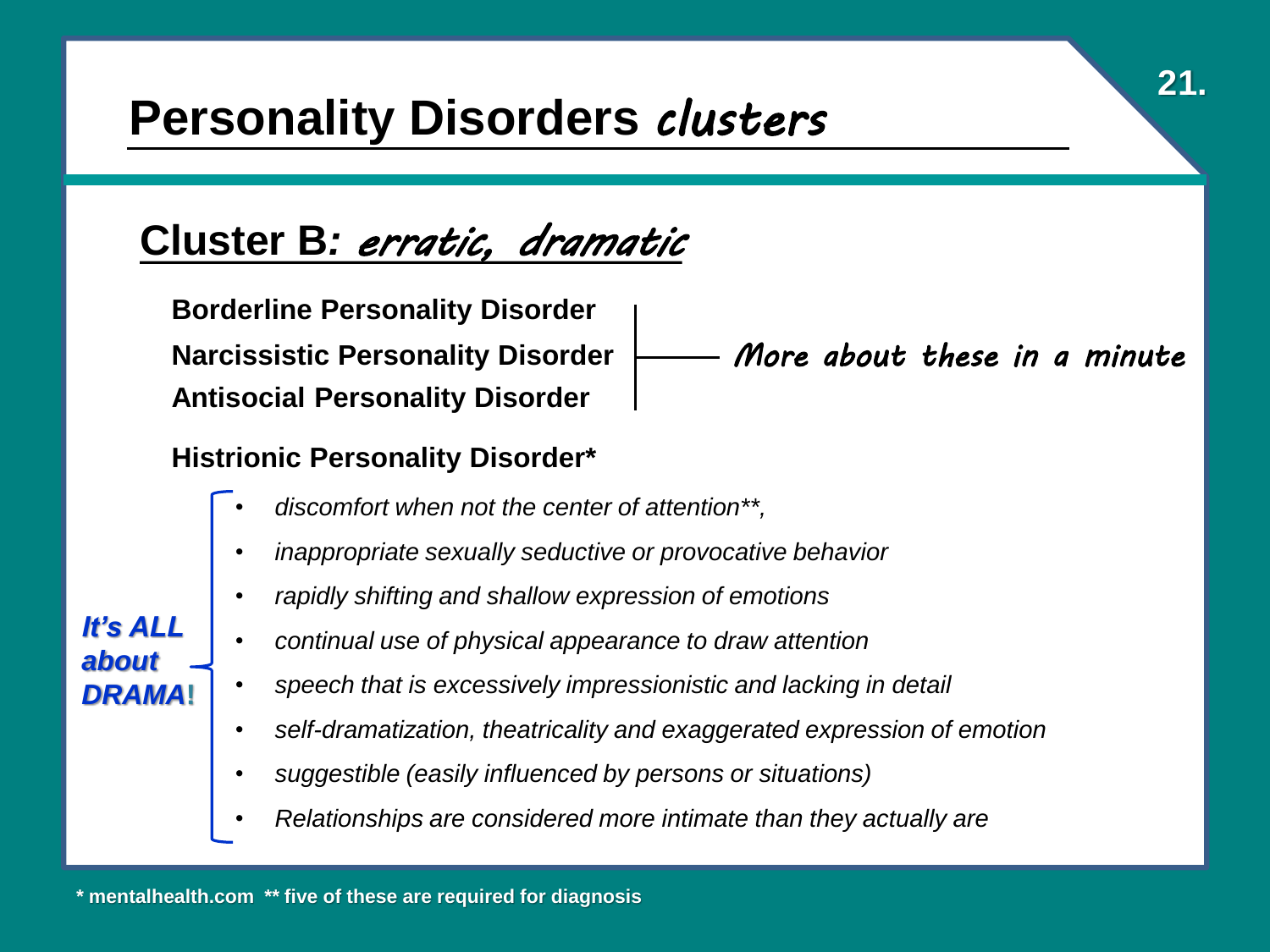### **Personality Disorders** *clusters*

**22.**

### **Cluster C***: fearful, anxious*

#### **Avoidant Personality Disorder**

- *fear of rejection, no self-esteem,*
- *avoid contact with others*

#### **Dependent Personality Disorder**

- *excessive need for others help and approval,*
- *terrified of confrontation,*
- *at risk of staying in abusive relationships*

#### **Obsessive/Compulsive Personality Disorder**

- *controlling need for order,*
- *extreme need for perfectionism,*
- *obsess over cleanliness and rules,*
- *very rigid*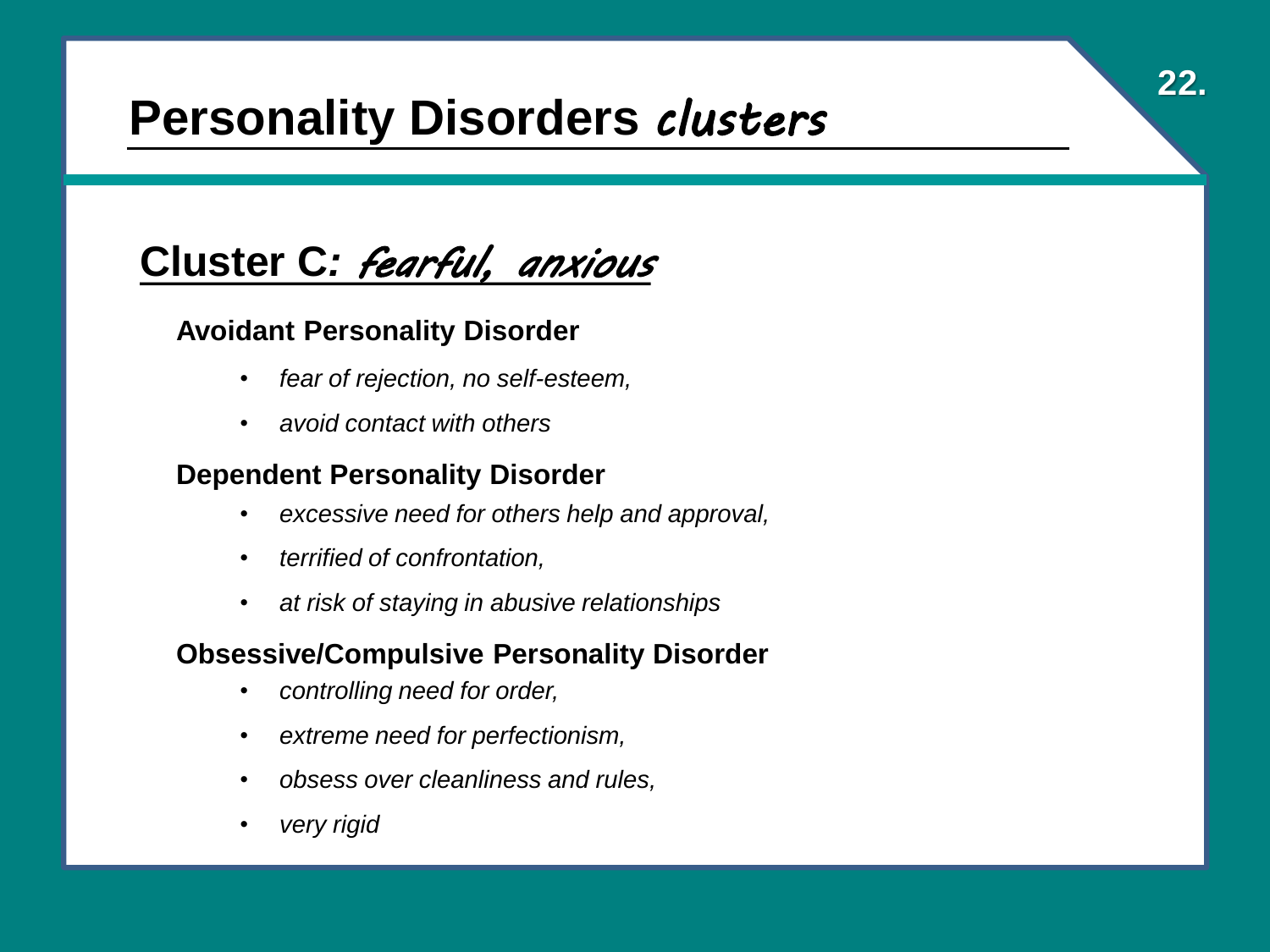#### **Borderline Personality Disorder**

- The most outstanding characteristic of BPD is **"emotional hemophilia"**
- BPD, probably more than the other PD's, is noted for "either/or", "all good or all bad," or **"all or nothing" types of thinking** ("*satan incarnate*")
- BPD is typified by **lack of a sense of self**; no center or core self and therefore can have a **disabling fear of** real or **imagined abandonment**
- Individuals with BPD often have **self-injurious behaviors** and **frequent suicidal ideation**
- Individuals with BPD often will be involved in **risky behaviors** and addictions: gambling, chemical abuse, sexual behaviors and more
- More than the other PD's, individual with BPD **do not have or recognize boundaries**
- In extreme cases, individuals with BPD may experience psychotic symptoms
- Interactions ("games") may include **"triangulating" and "splitting"**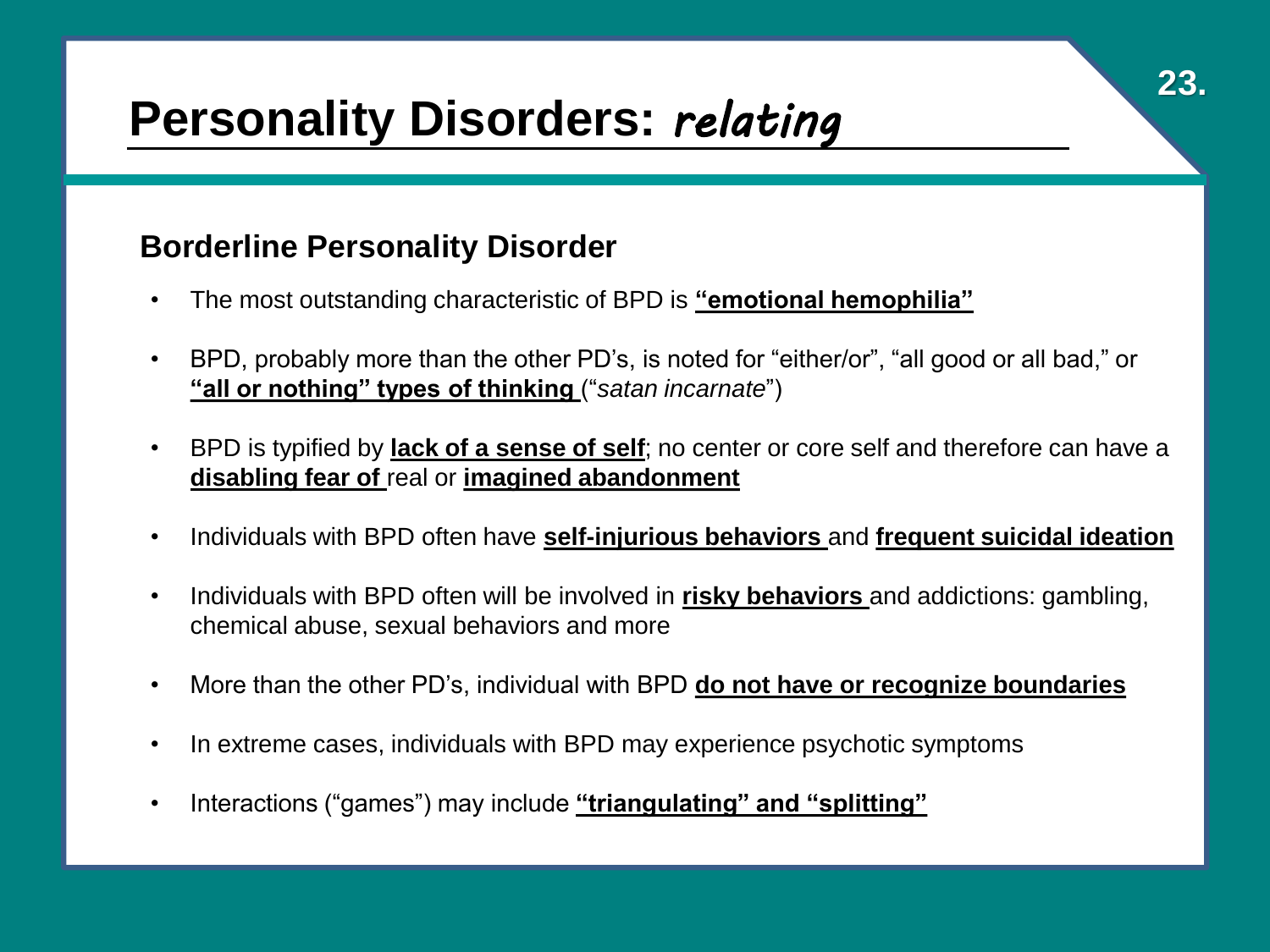#### **Narcissistic Personality Disorder**

- The single most outstanding characteristic of NPD is the pervasive behavior and **inflexible belief that "It's ALL about ME!"**
- NPD is characterized by an **inflated sense of self importance** that requires and craves attention and admiration and over-sensitive to the slightest criticism
- NPD individuals have a strong sense of **entitlement**
- NPD individuals are very **grandiose** about their talents, skills, looks, relationships and more:
	- "I am better at this or that than anyone"
	- "I am smarter than even the experts"
	- "Look at me, look at me!"
- NPD individuals have a very **tough time showing empathy or remorse**. "Sorry" is rarely used, believed or even found in NPD vocabulary
- And, as is painfully obvious, NPD individuals have **poor, unfulfilling relationships** (i.e. no one can ever measure up)

**24.**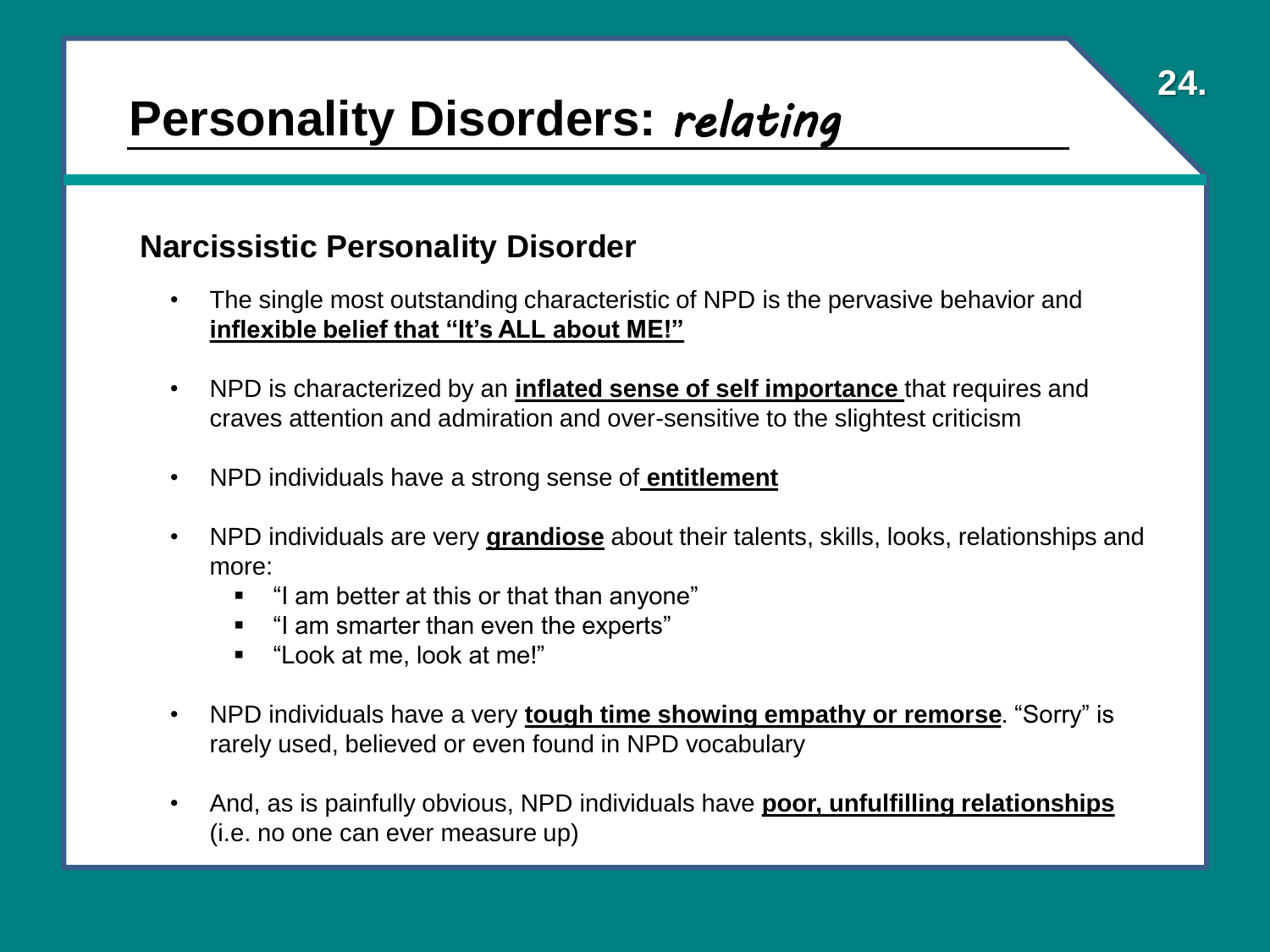#### **Narcissistic Personality Disorder**

From the website Quora Digest (quora.com):\*

#### **[Do narcissists know they are different?](https://www.quora.com/Do-narcissists-know-they-are-different)**

Most of my clients who qualified for a diagnosis of Narcissistic Personality Disorder entered therapy without realizing that narcissism was their problem…

**25.**

The exception is the last five years, where news about narcissism is all over the internet. Now the majority of narcissistic individuals who contact me for sessions are men whose wives tell them that they are narcissists. They are entering therapy with me in order to avoid a divorce.

**Ben:** *(Crying) I am heartbroken and angry. My girlfriend just dumped me! She went away for a weekend with her family. I got furious and jealous. How dare she choose them over me! So I got drunk and left a long rambling voicemail in which I said a lot of nasty things I didn't mean just to hurt her. I said, "You are an ugly fat pig and no man will ever want you. You are lucky I don't throw you out of bed or put a paper bag over your face so I can stand to have sex with you." How could she really think I meant all that? She is beautiful. Now she has blocked me after telling me we are over.*.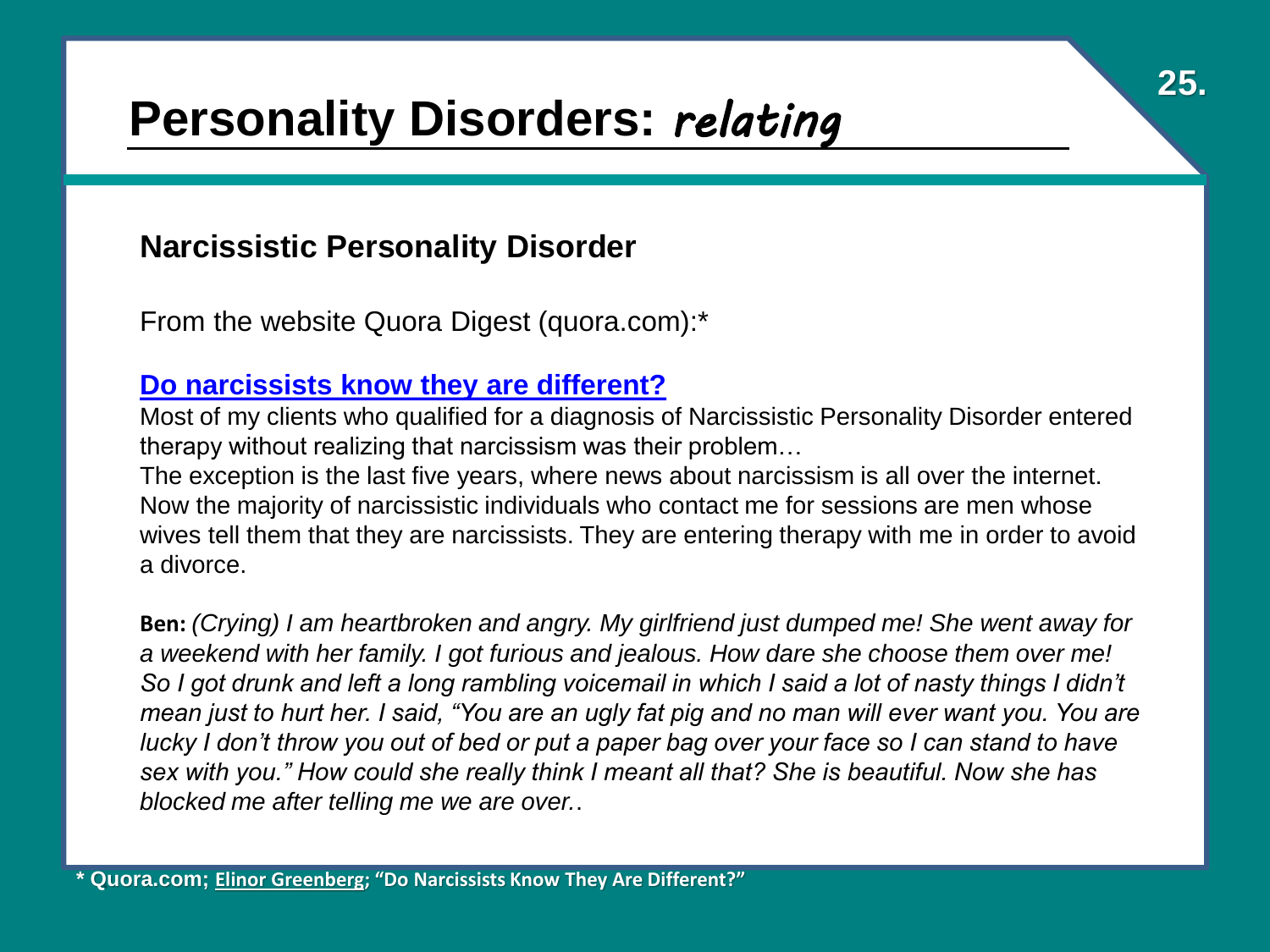#### **Antisocial Personality Disorder**

- The single most outstanding characteristic of ASPD is the attitude that the **rules don't apply to me** and so they **easily break the law**
- ASPD shows a total **disregard for others**, **lack remorse or feel empathy** while at the same time can be extremely charming (Ted B, BTK)
- ASPD is typified by **compulsive lying**
- ASPD has **no conscience \***
- ASPD individuals are **impulsive and reckless** (amygdala)
- **lack hindsight, insight and foresight**
- **Psychopathy and Sociopathy** are subsets of Antisocial Personality Disorder

*\* Note: Conscience is not simply knowing right from wrong. More importantly, it is, in addition, knowing what to do and not to do. Persons with ASPD usually know what's right or wrong – they just don't care*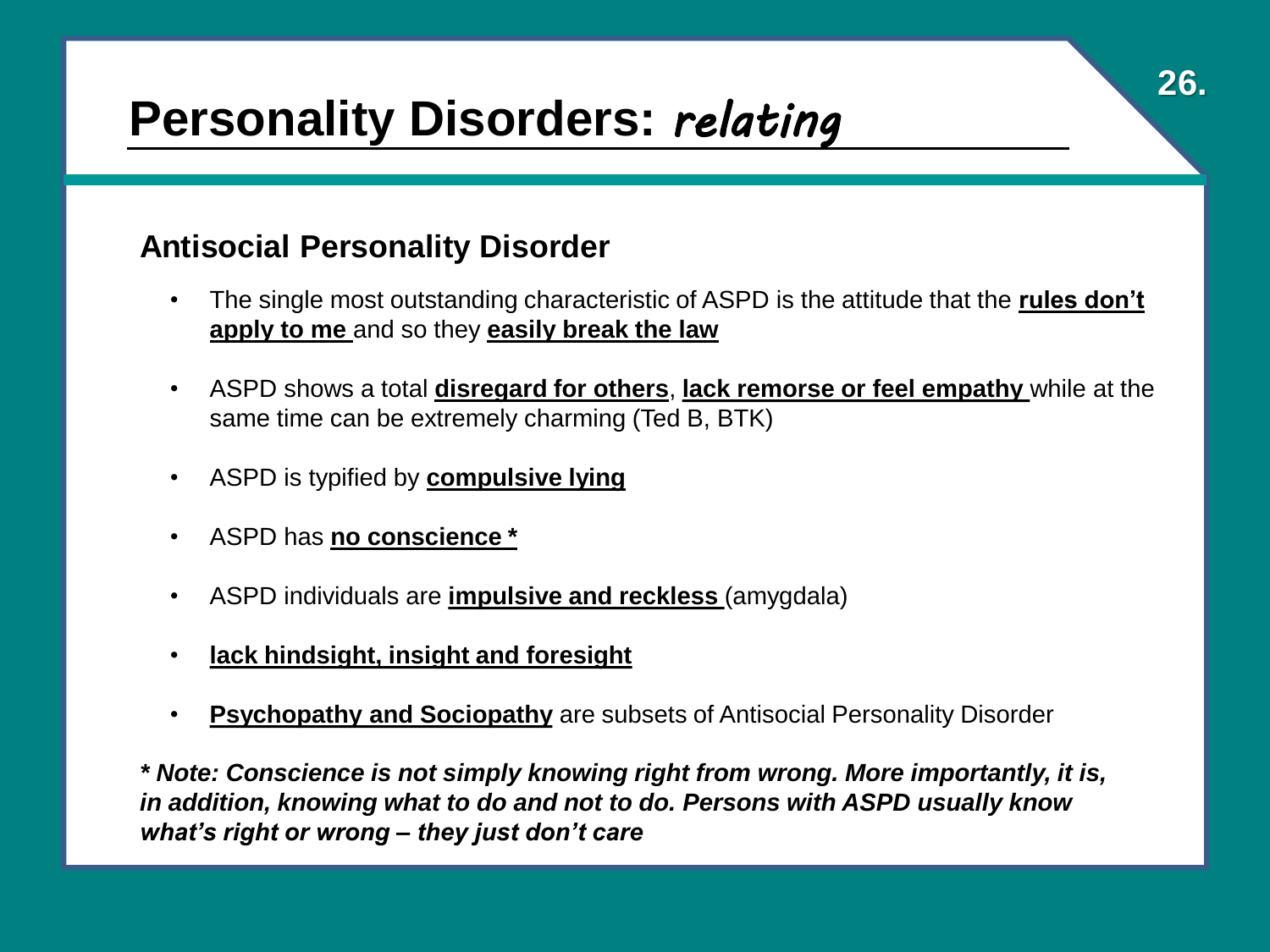### **And just FYI…**

#### **What is the difference between a Psychopath and a Sociopath?**

#### *What they have in common:*

- considered by most to be on the extreme end of the intensity continuum of Antisocial Personality Disorder
- abiding pattern of disregard for others; criminal behavior
- both have biological and environmental factors in development
- share most of the signs of Antisocial Personality Disorder
- both tend to get milder in older age and are considered by some to be treatable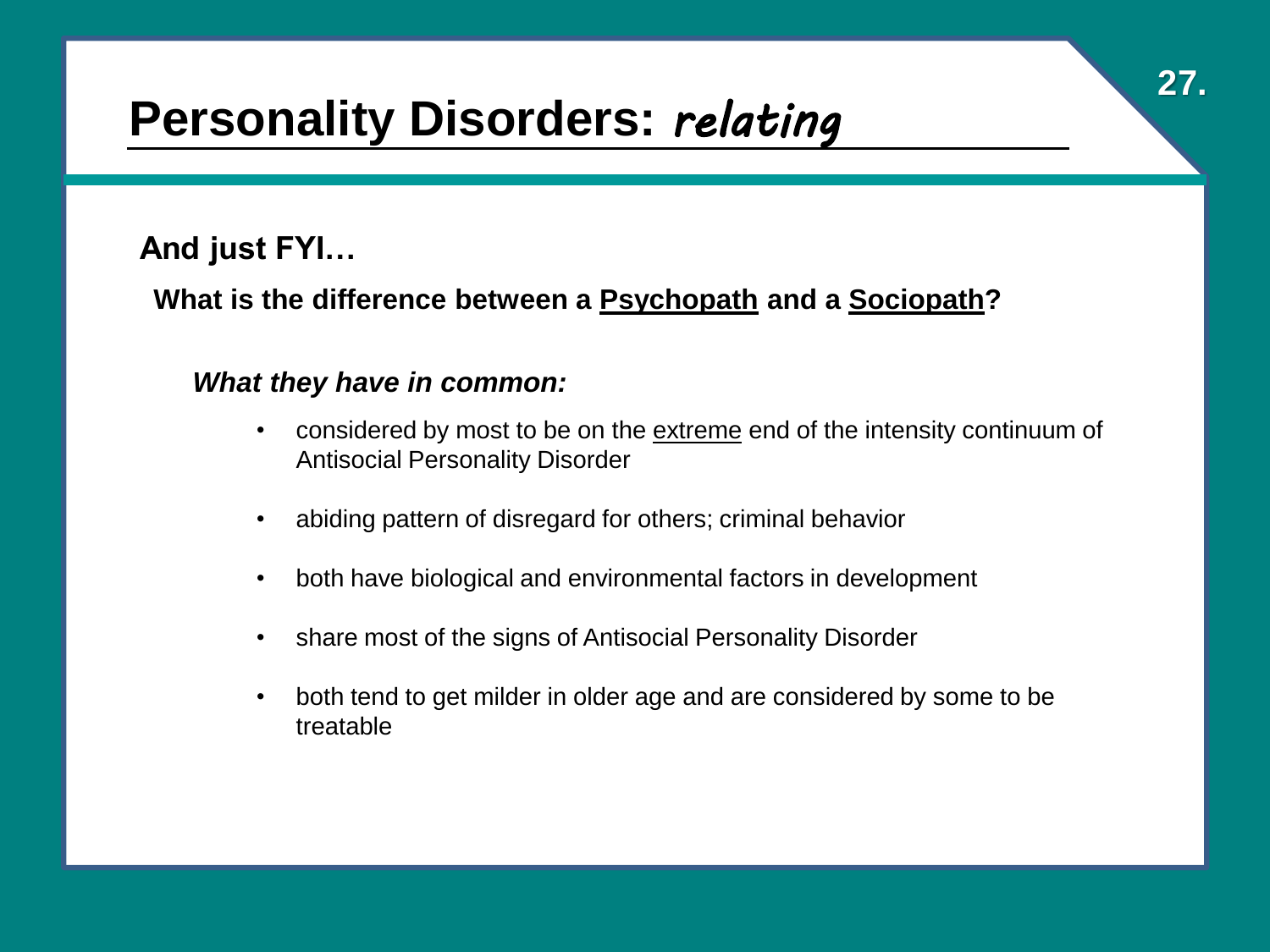#### **What is the difference between a Psychopath and a Sociopath?**

#### *How they differ:*

| <b>Psychopath</b>                                                    | VS.       | <b>Sociopath</b>                                              |
|----------------------------------------------------------------------|-----------|---------------------------------------------------------------|
| chiefly genetic, inherited condition;<br>"born"; (note the amygdala) |           | chiefly environmental causes (trauma<br>and/or abuse); "made" |
| no conscience, empathy or remorse<br>$\bullet$                       |           | some conscience, empathy and remorse                          |
| cool, calculating, meticulous<br>planners                            |           | impulsive; lack control of emotions,<br>erratic behavior      |
| "mirror" emotions; superficial charm                                 |           | capable of emotion                                            |
| white collar crimes (Ponzi schemes)                                  |           | crimes of opportunity and emotion                             |
| violence is rare but is planned and<br>"efficient – serial killers   |           | more aggressive and violent, especially<br>impulsive          |
| Bundy, BTK, Madoff<br>$\bullet$                                      | $\bullet$ | Diane Downs, Billy McFarland                                  |
|                                                                      |           |                                                               |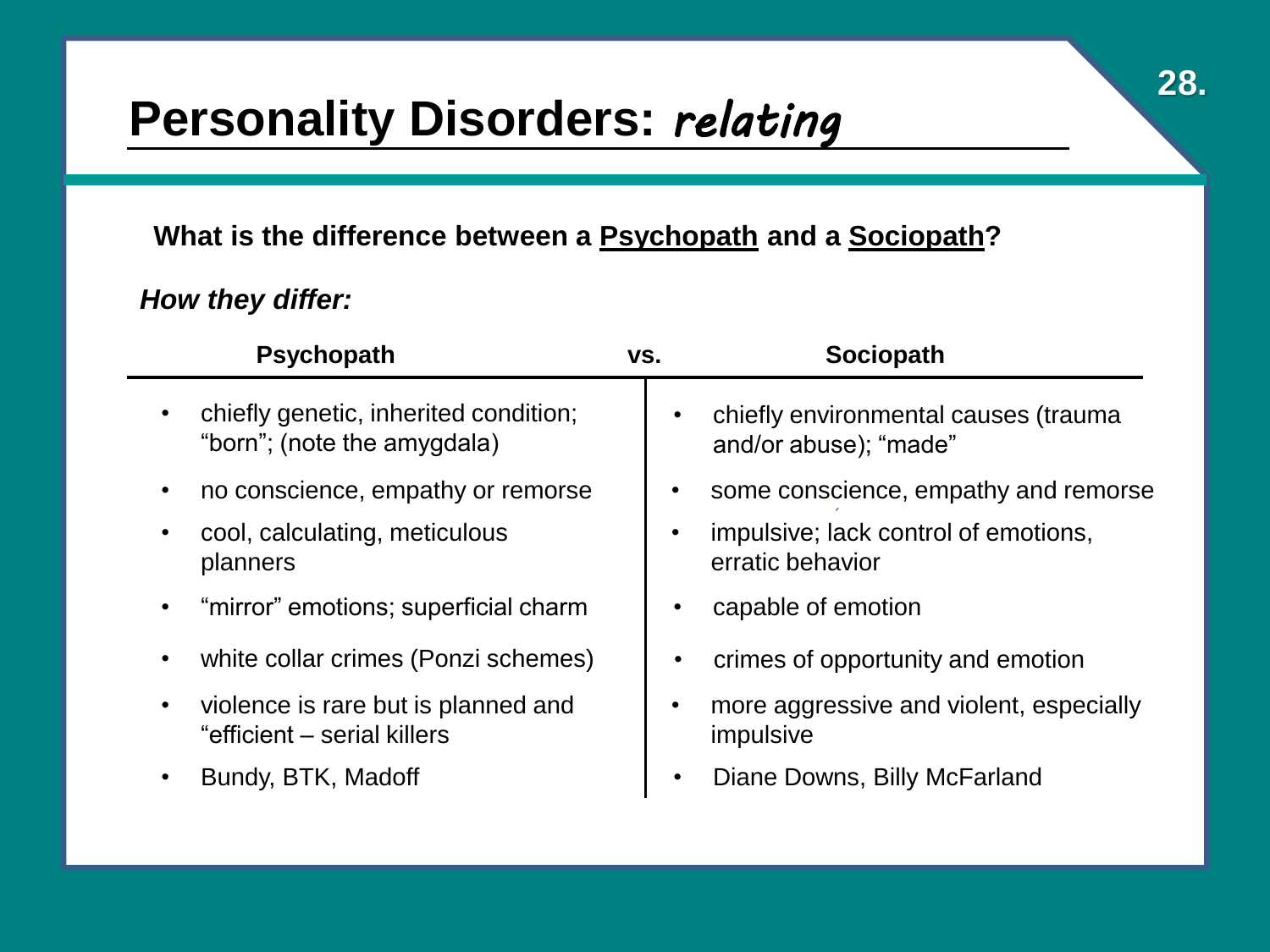## **Personality Disorders:** *comorbidity*

#### **Interesting research…**

|                                                                                                                                                                                             | <b>Any Personality</b><br><b>Disorder</b> | <b>Borderline Personality</b><br><b>Disorder</b> |
|---------------------------------------------------------------------------------------------------------------------------------------------------------------------------------------------|-------------------------------------------|--------------------------------------------------|
| <b>Any Anxiety</b><br><b>Disorder</b>                                                                                                                                                       | 52.4%                                     | 60.5%                                            |
| <b>Any Mood</b><br><b>Disorder</b>                                                                                                                                                          | 24.1%                                     | 34.3%                                            |
| <b>Any Impulse</b><br><b>Control Dis.</b>                                                                                                                                                   | 23.2%                                     | 49.0%                                            |
| <b>Any Substance</b><br><b>Abuse Dis.</b>                                                                                                                                                   | 22.6%                                     | 38.2%                                            |
| <b>Any Disorder</b>                                                                                                                                                                         | 67.0                                      | 84.5%                                            |
| Lenzenweger MF, Lane, MC, Loranger AW, Kessler RC. DSM-IV personality Disorders in the National<br>Comorbidity Survey Replication. Biol Psychiatry. 2007 Sep 15;62(6):553-64. PMD: 17217923 |                                           |                                                  |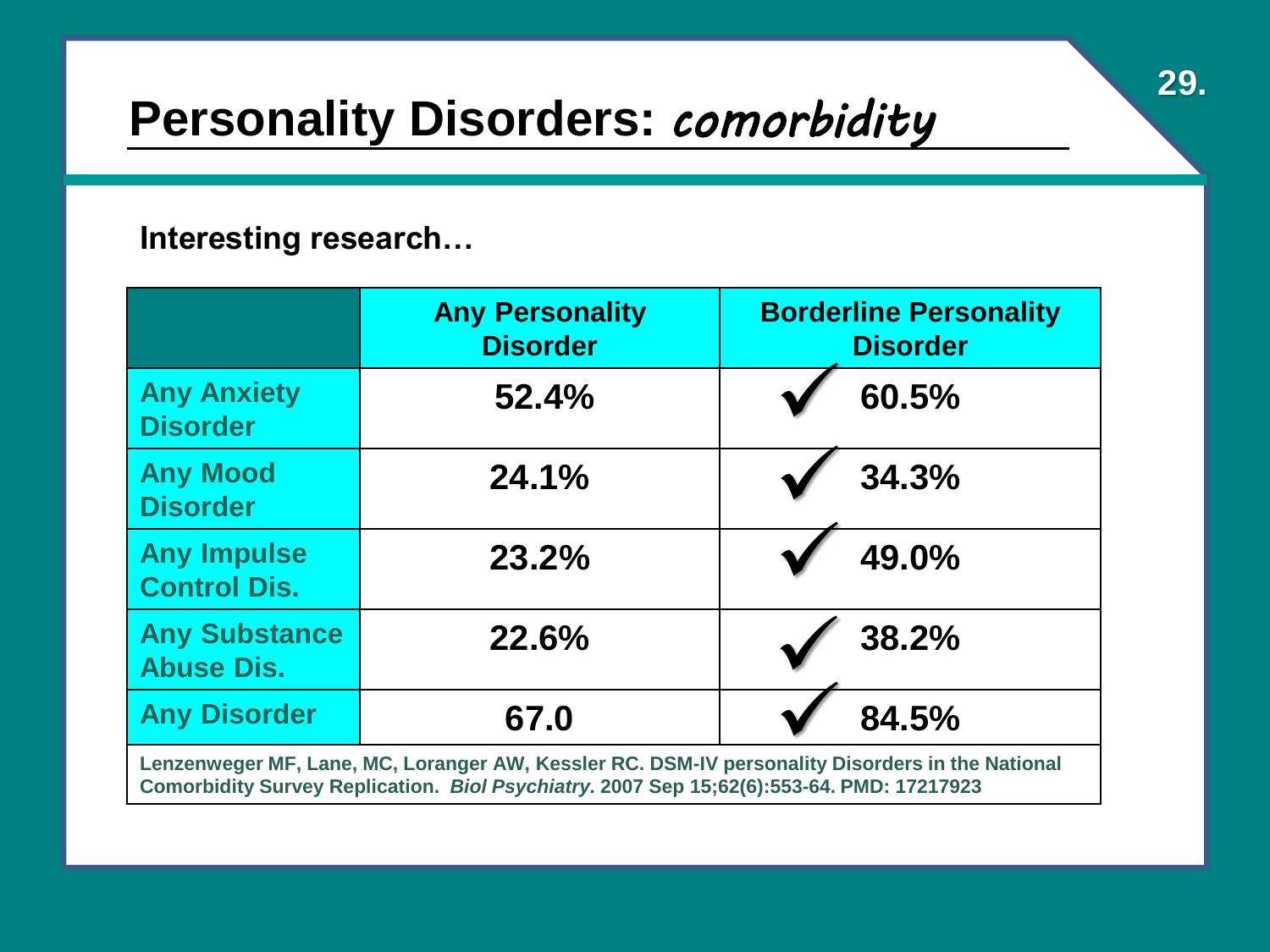### **Personality Disorders:** *summary*

- you will **feel** these disorders of other people **in your gut**: "there's something wrong here" (i.e. in relating)
- classic sign: everyone else sees or senses the problem; **they have no clue**
- the most obvious signs are seen when these individuals are **interacting**
- As is true of all mental illnesses, a diagnosis of a Personality Disorder **requires** not just one or even two symptoms be present but **many symptoms and for a significant length of time.** (e.g. a person may have narcissistic traits but not the disorder)

**NOTE: OBJECTIVITY is crucial!**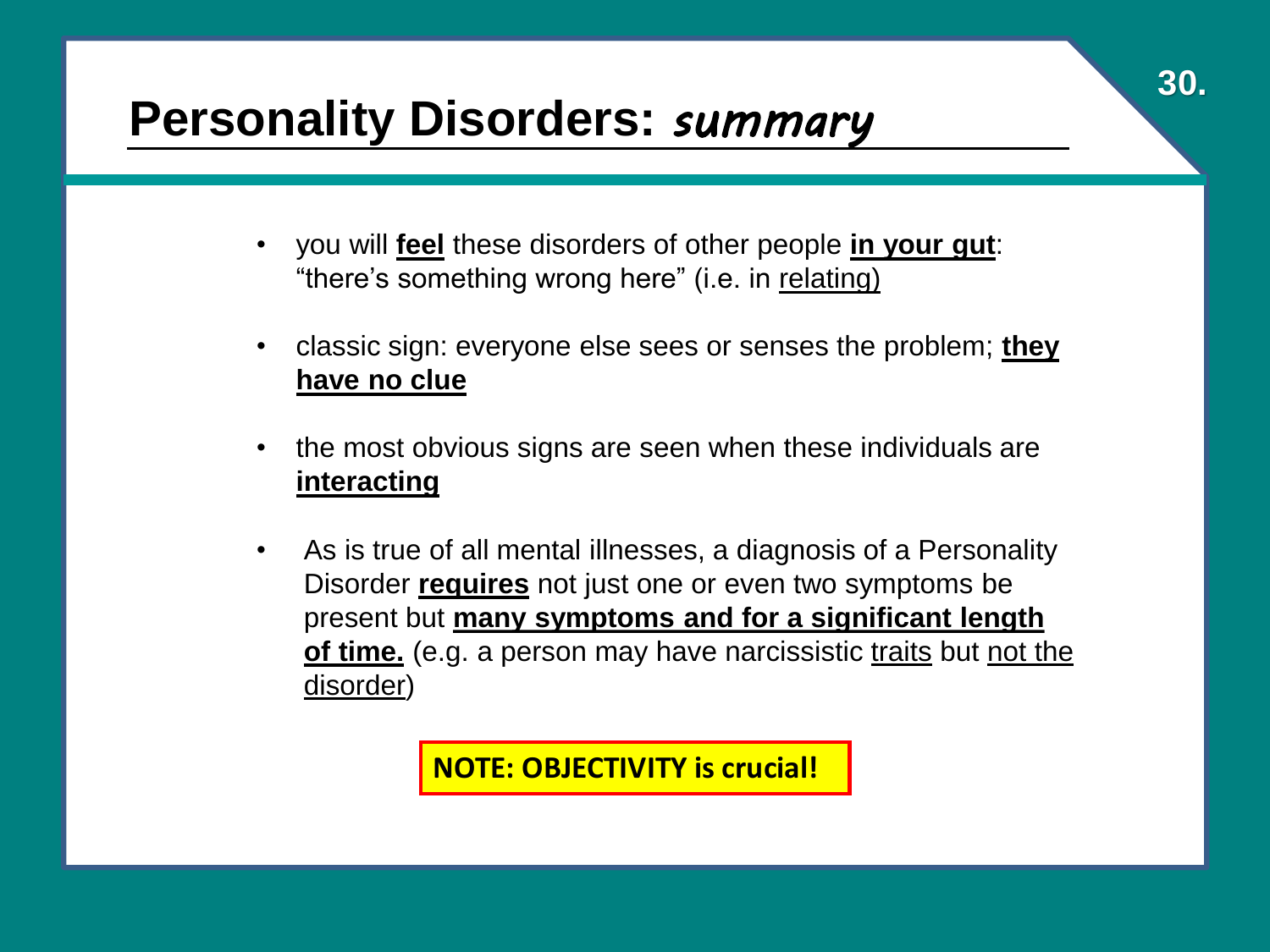

### Mental Health Panel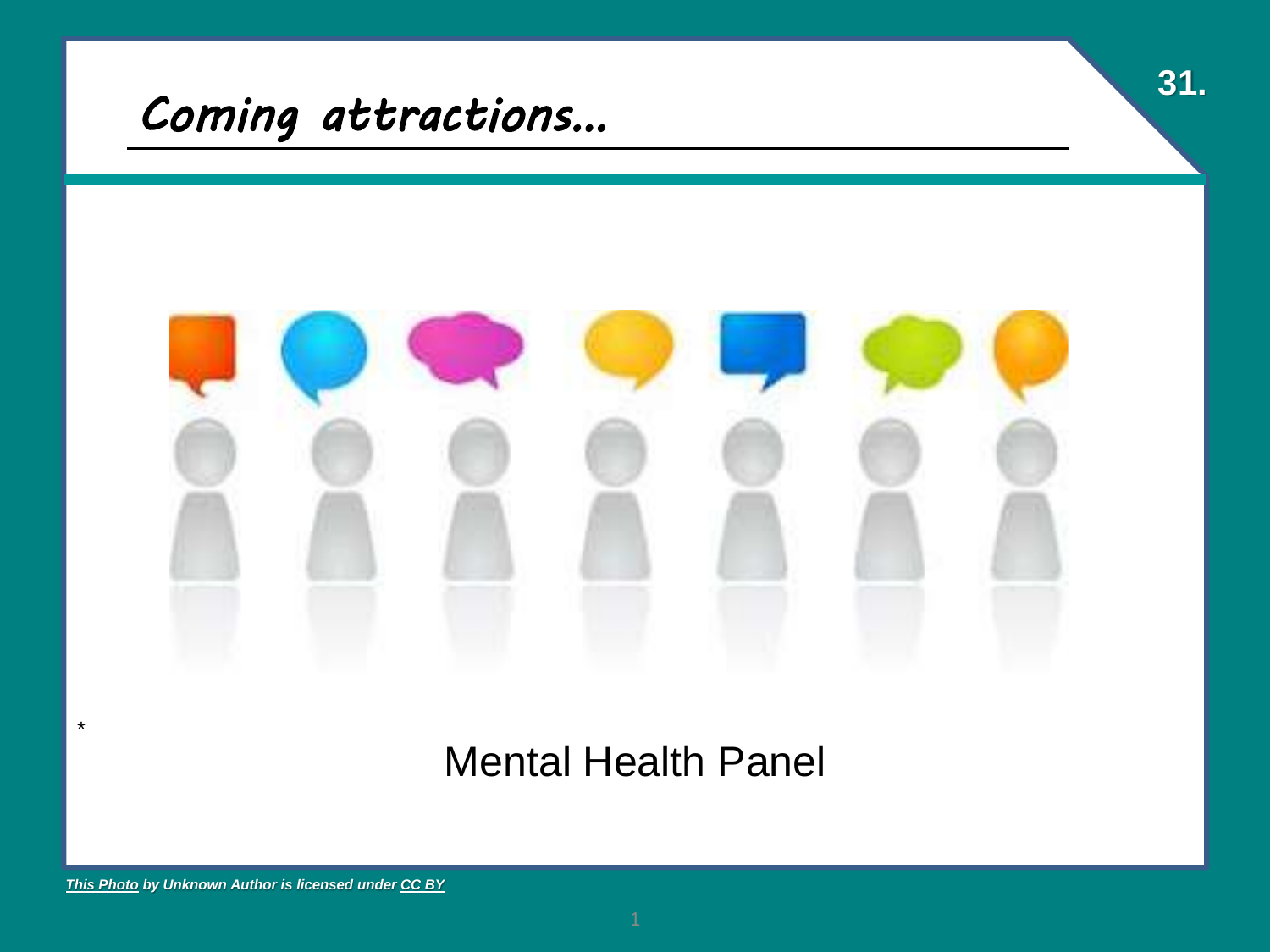### *Remember: the only dumb question…*